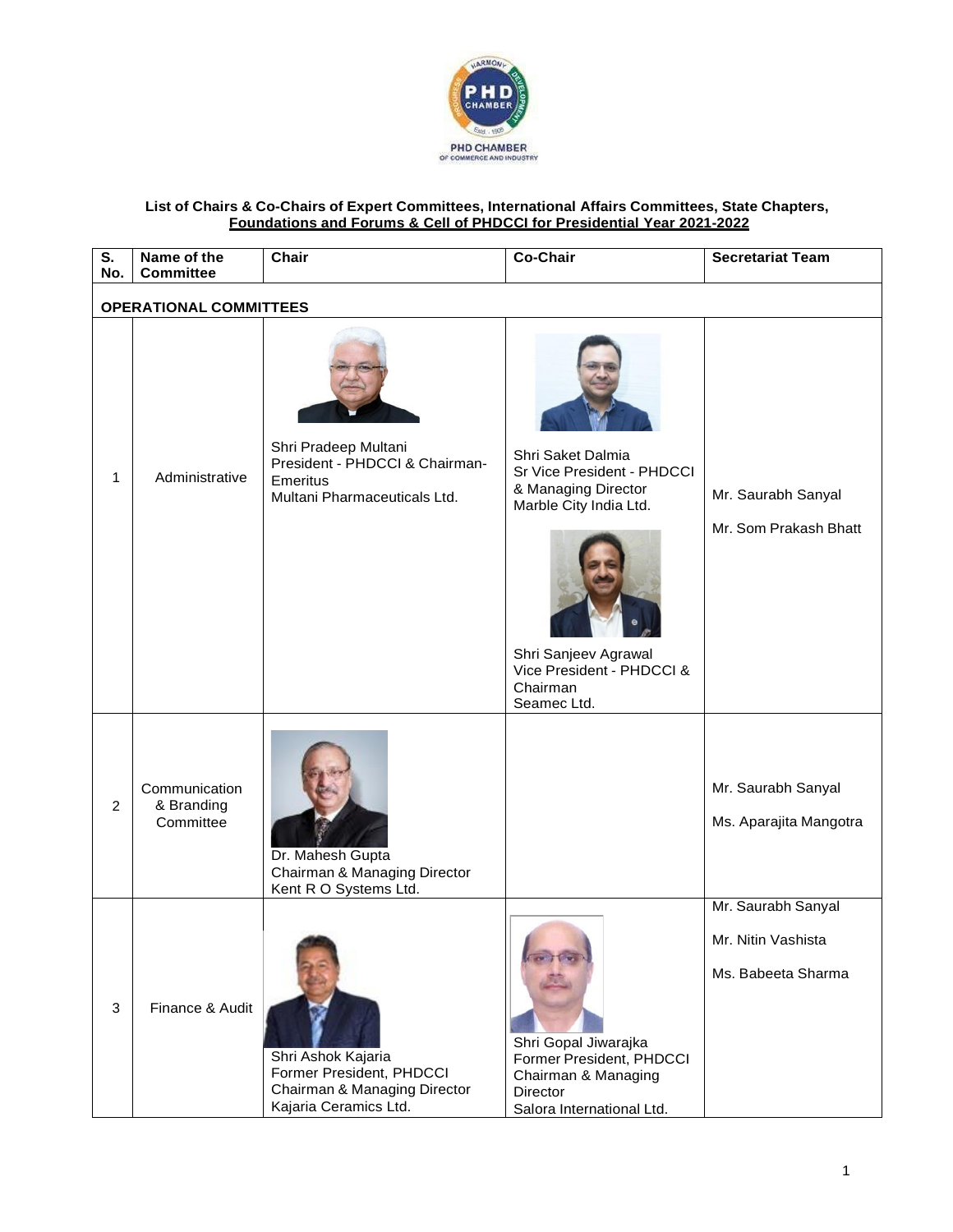|   |                           |                                                                                                    | Shri Saket Dalmia<br>Sr. Vice President -<br>PHDCCI & Managing<br>Director<br>Marble City India Ltd.                                                    |                                           |
|---|---------------------------|----------------------------------------------------------------------------------------------------|---------------------------------------------------------------------------------------------------------------------------------------------------------|-------------------------------------------|
| 4 | Library<br>Committee      | Ms. Neetu Jiwarajka<br>Director<br>Salora International Ltd.                                       | Mrs. Simren Multani<br>Multani Pharmaceuticals<br>Ltd.<br>Mrs. Namita Dalmia<br>Marble City India Ltd.<br>Mrs. Deepti Agrawal<br>President<br>MMG Group | Mr. Saurabh Sanyal<br>Mr. Abhishek Pandey |
| 5 | Managing<br>Committee     | Shri Pradeep Multani<br>President - PHDCCI & Chairman-<br>Emeritus<br>Multani Pharmaceuticals Ltd. |                                                                                                                                                         | Mr. Saurabh Sanyal<br>Mr. Vivek Seigell   |
| 6 | Membership<br>Development | Shri Sanjeev Agrawal<br>Vice President - PHDCCI &<br>Chairman<br>Seamec Ltd.                       | Shri Ashish Agarwal<br>Director<br>Resurgent India Limited                                                                                              | Ms. Babeeta Sharma<br>Ms. Bhavna Singh    |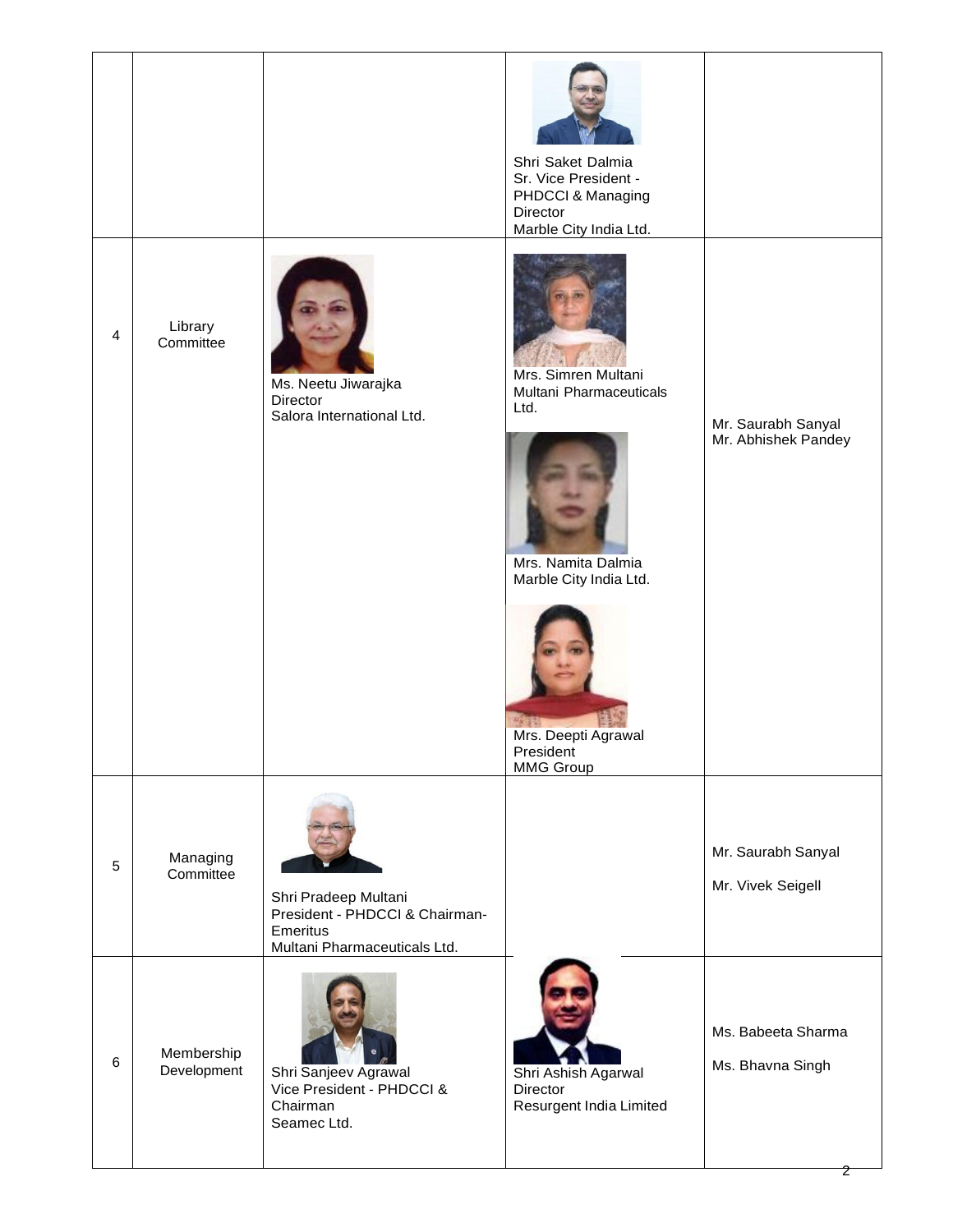|  | Shri Padam Kumar Gupta  |  |
|--|-------------------------|--|
|  | Senior Managing Partner |  |
|  | Padam Dinesh & Co.      |  |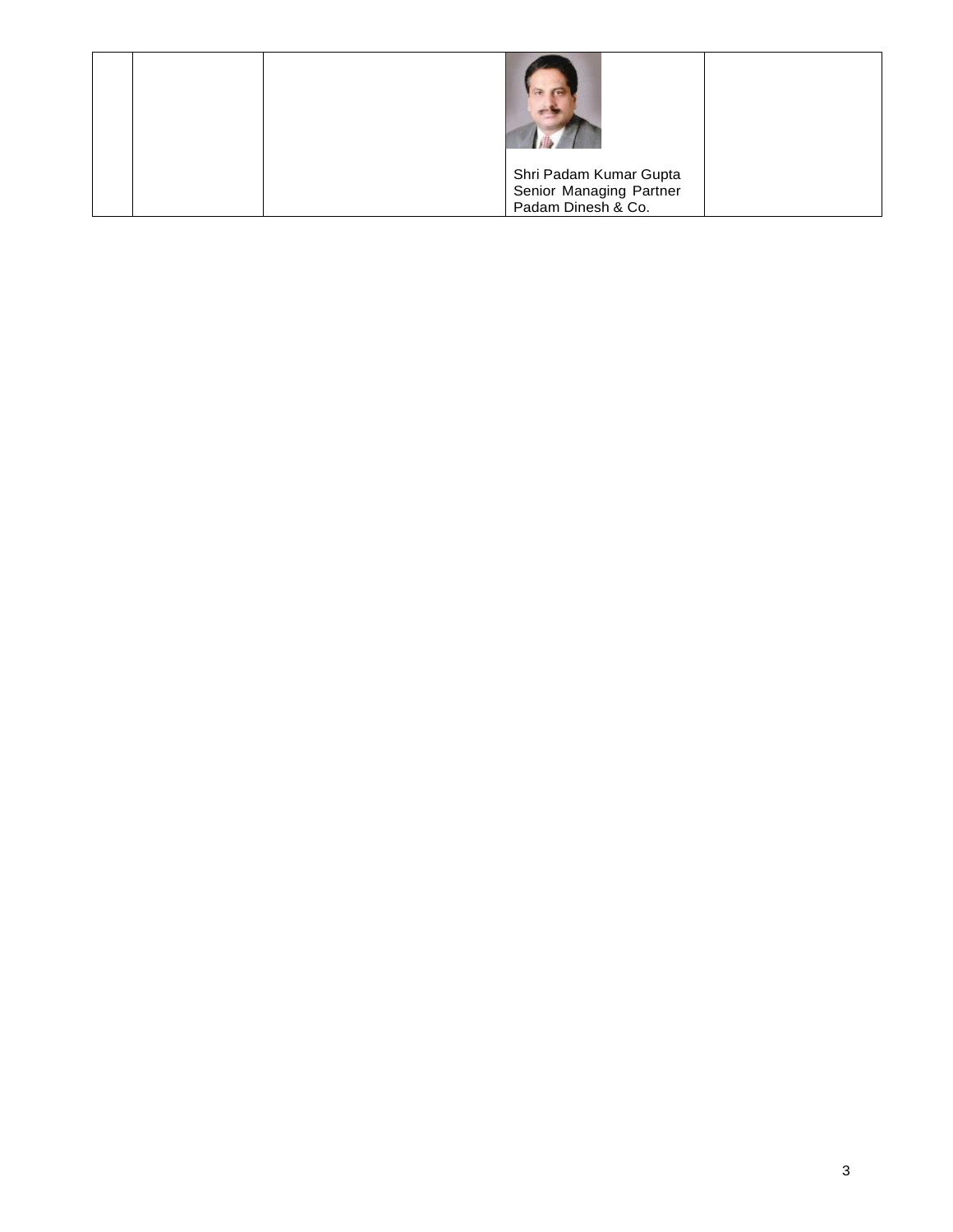| $\overline{7}$ | Membership<br>Screening | Shri Pradeep Multani<br>President - PHDCCI & Chairman-<br><b>Emeritus</b><br>Multani Pharmaceuticals Ltd. | Ms. Babeeta Sharma                                               |
|----------------|-------------------------|-----------------------------------------------------------------------------------------------------------|------------------------------------------------------------------|
| 8              | Staff                   | Shri Saket Dalmia<br>Sr Vice President - PHDCCI &<br><b>Managing Director</b><br>Marble City India Ltd.   | Mr. Saurabh Sanyal<br>Dr. Jatinder Singh                         |
| 9              | Standing                | Shri Pradeep Multani<br>President - PHDCCI & Chairman-<br><b>Emeritus</b><br>Multani Pharmaceuticals Ltd. | Mr. Saurabh Sanyal<br>Mr. Vivek Seigell<br>Mr. Som Prakash Bhatt |
| 10             | Working                 | Shri Pradeep Multani<br>President - PHDCCI & Chairman-<br>Emeritus<br>Multani Pharmaceuticals Ltd.        | Mr. Saurabh Sanyal<br>Mr. Vivek Seigell                          |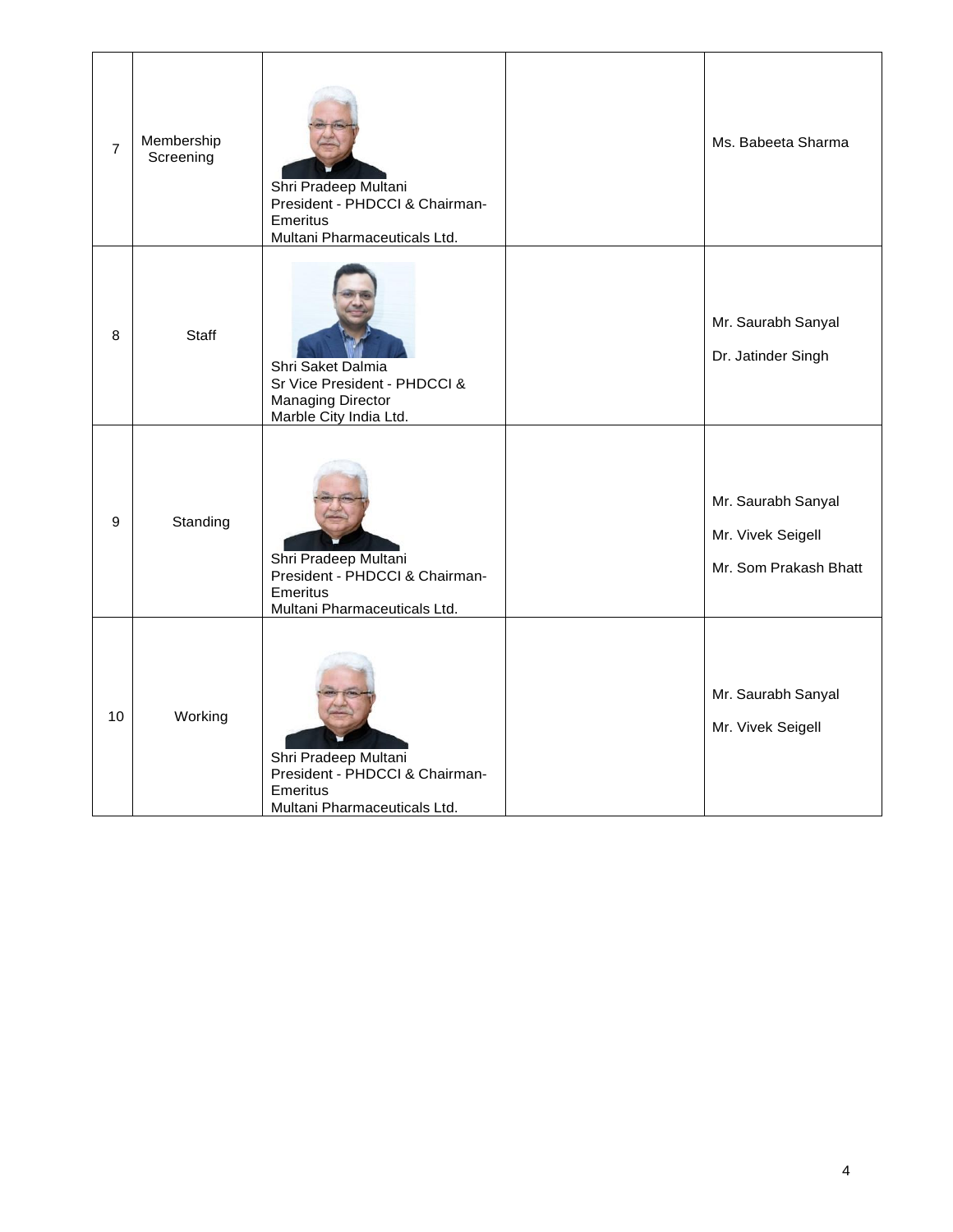## **EXPERT COMMITTEES**

| 1              | Agri Business | ShriNand KishoreAggarwal<br>Chairman<br><b>Crystal Crop Protection Limited</b> | Shri Nakul J. Multani<br>Vice Chairman<br>Multani Pharmaceuticals<br>Ltd.<br>Shri Kunal Gupta<br>Director<br>KRBL Ltd.<br>Shri Sandy Khurana<br>Founder                                                                      | Dr. Yogesh Srivastav                        |
|----------------|---------------|--------------------------------------------------------------------------------|------------------------------------------------------------------------------------------------------------------------------------------------------------------------------------------------------------------------------|---------------------------------------------|
| $\overline{2}$ | <b>AYUSH</b>  | Dr. Rajiva Rai<br>Head Research - Healthcare<br>Dabur India Limited            | The Entertainment Design<br>Company<br>(Homeo) - Dr. Satinder Pal<br>Singh Bakshi<br>Chairman & Managing<br>Director<br>Bakson Drugs &<br>Pharmaceuticals Pvt. Ltd.<br>(Ayurveda) - Shri Jitender<br>Sodhi<br>$\mathsf{CMD}$ | Mr. Vivek Seigell<br>Dr. Ravi P Rathod<br>5 |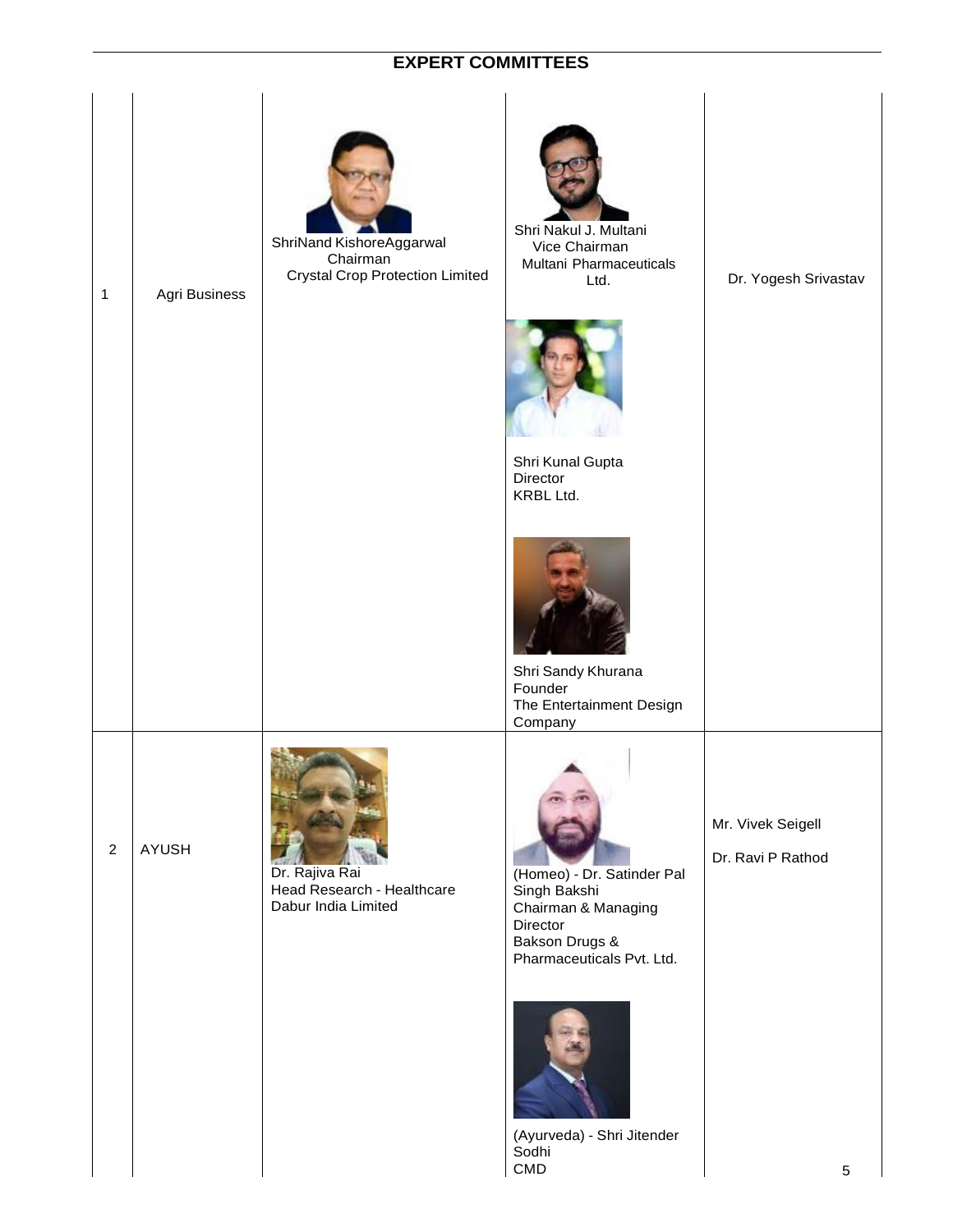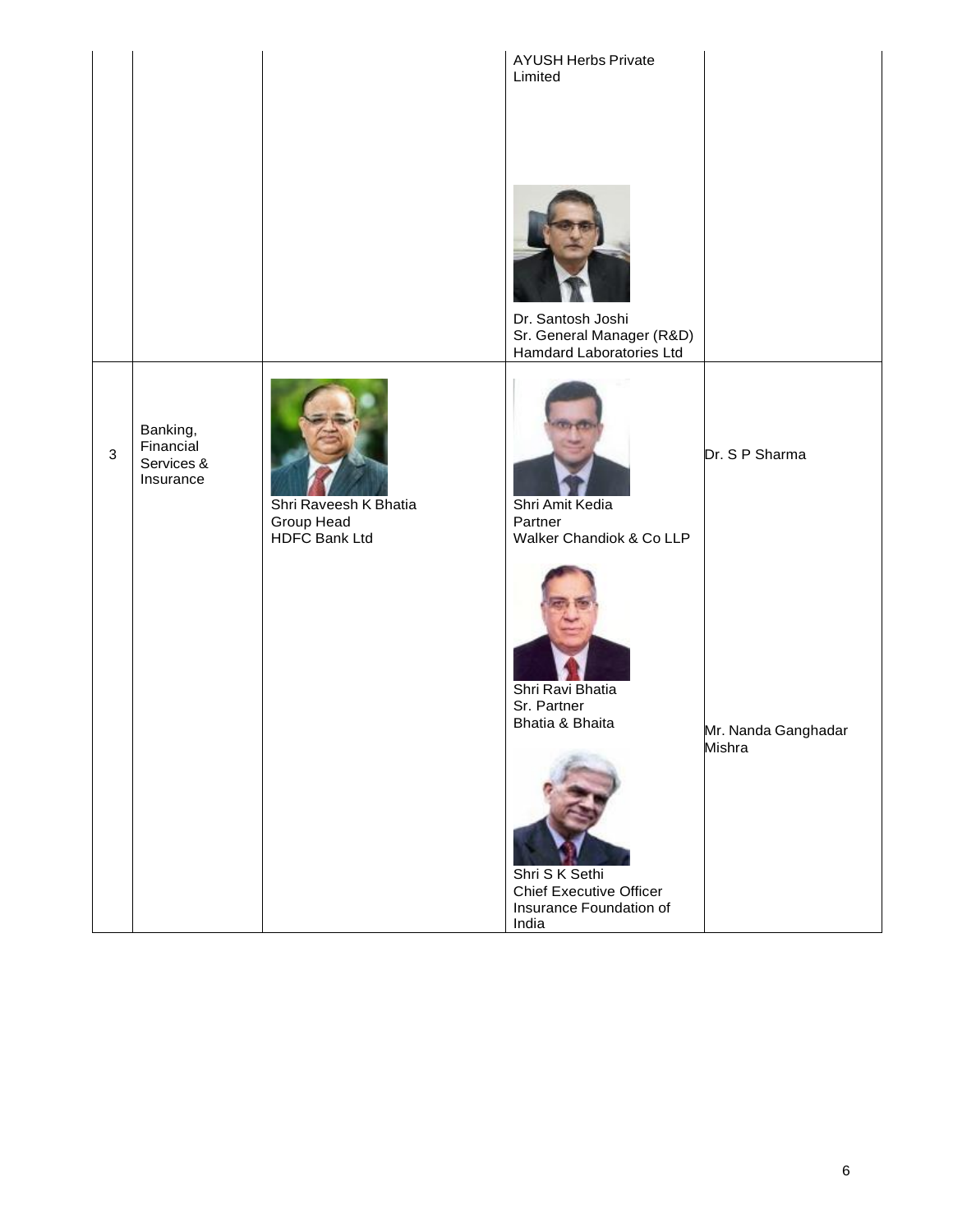|                |                                          |                                                                                                                   | Shri Ashish Agrawal<br>Director<br>Resurgent India Limited                                                                                                              |                                         |
|----------------|------------------------------------------|-------------------------------------------------------------------------------------------------------------------|-------------------------------------------------------------------------------------------------------------------------------------------------------------------------|-----------------------------------------|
| $\overline{4}$ | <b>Business</b><br>Practices &<br>Awards | Shri Alok B. Shriram<br>Former President, PHDCCI Senior<br>Managing Director & CEO<br>DCM Shriram Industries Ltd. |                                                                                                                                                                         | Mr. Vivek Seigell<br>Dr. Nasir Jamal    |
| 5              | Capital Market &<br>Commodity<br>Market  | Shri B. K. Sabharwal<br><b>Former President</b><br><b>Commodity Participants</b><br>Association of India          | Shri Rachit Gupta<br>Director<br>Share India Securities Ltd.<br>Shri Rajeev Agarwal<br><b>Chief Executive Officer</b><br><b>Wealth Discovery Securities</b><br>Pvt. Ltd | Mr. Vivek Seigell<br>Ms. Shivani Gupta. |
| 6              | <b>Civil Aviation</b>                    | Shri Vipin Vohra<br>Chairman<br><b>Continental Carriers Pvt Ltd</b>                                               | Shri Michael Jain<br>Director<br>Airtickets India Pvt. Ltd.                                                                                                             | Dr. Jatinder Singh<br>Ms. Bhavna Singh  |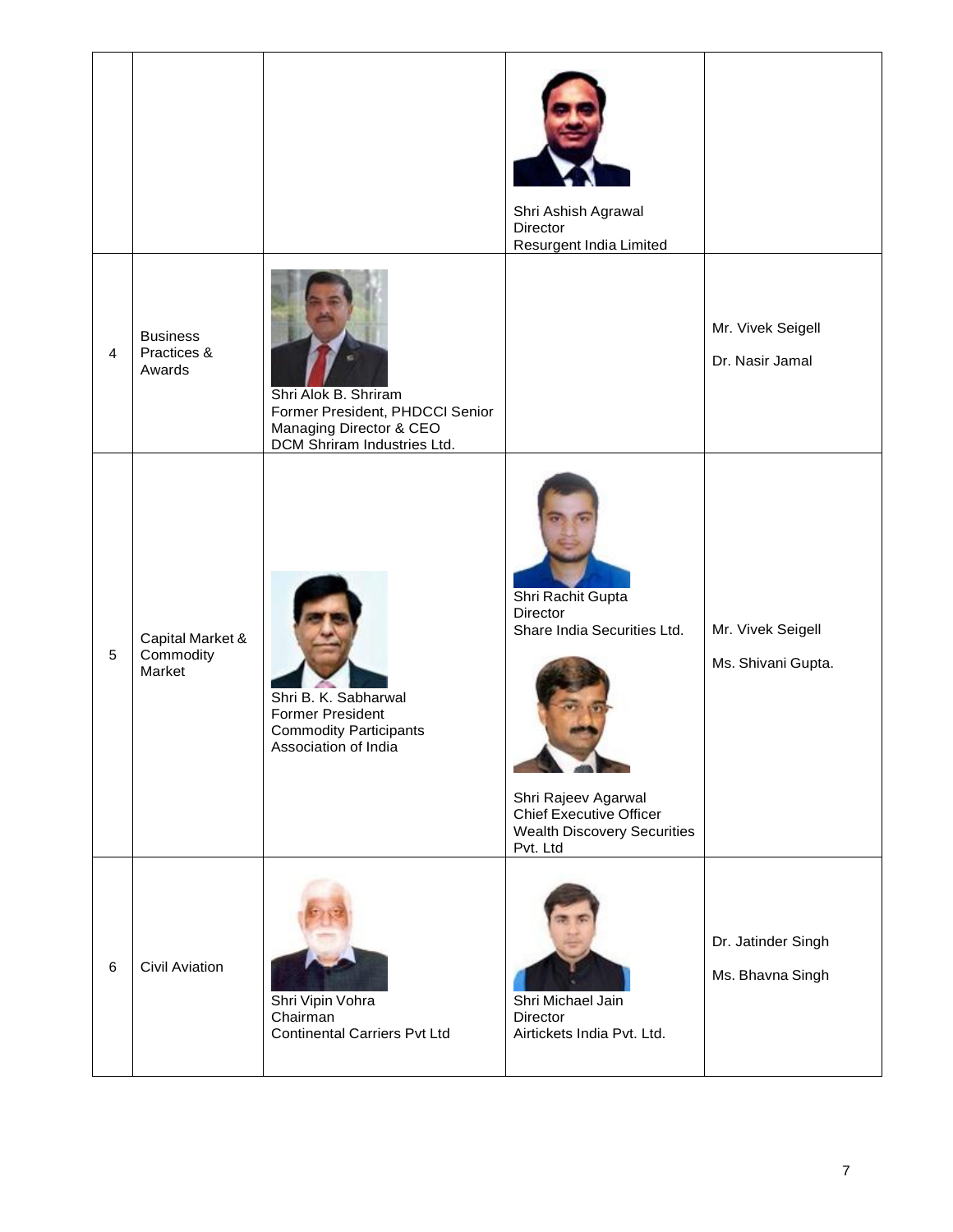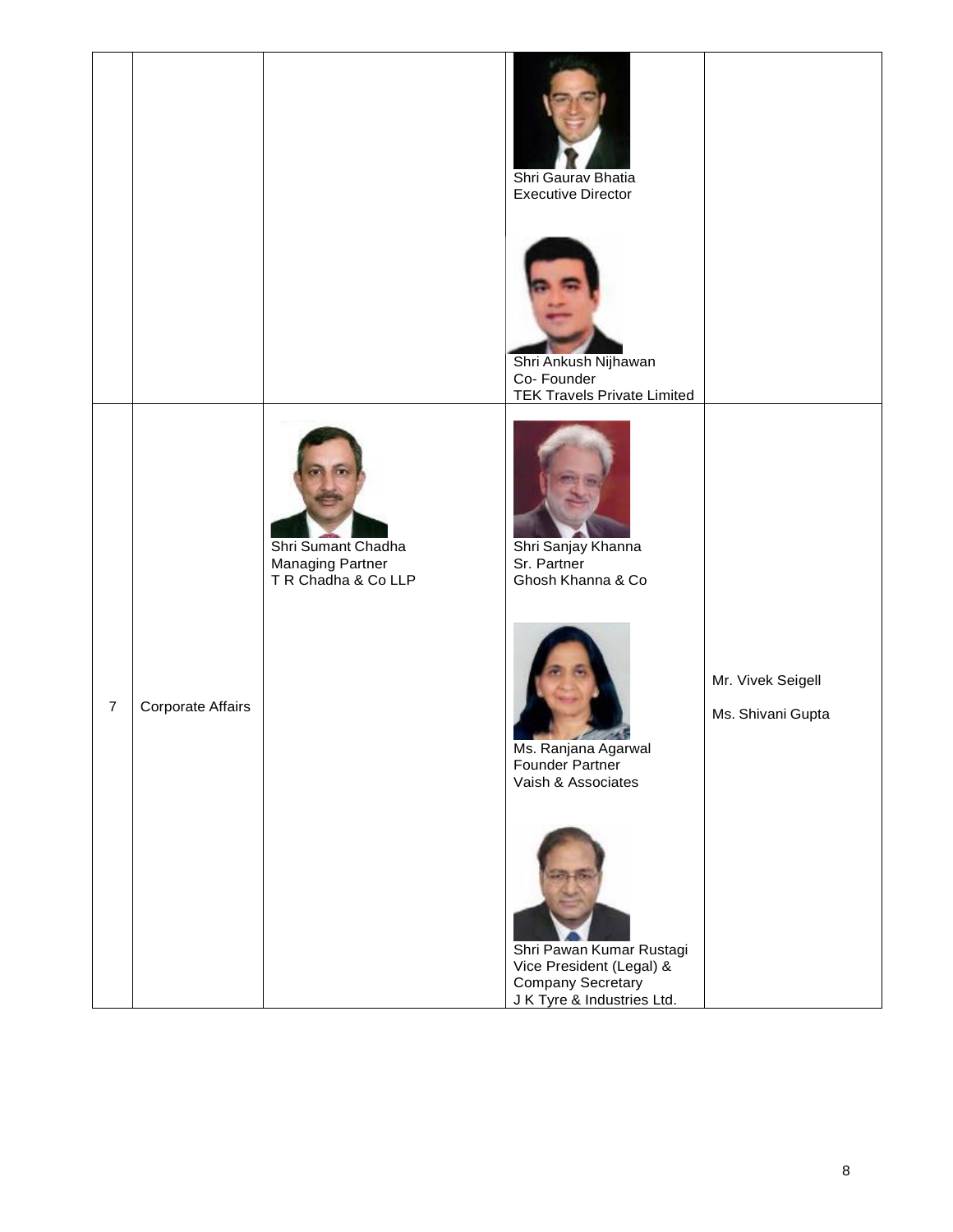|                  |                                                 | Shri Dhanendra Kumar<br>Chairman<br><b>Competition Advisory Services (I)</b><br><b>LLP</b> | Shri Vivek Agarwal<br>Partner<br><b>DMD Advocates</b>                                                     |                                      |
|------------------|-------------------------------------------------|--------------------------------------------------------------------------------------------|-----------------------------------------------------------------------------------------------------------|--------------------------------------|
| 8                | <b>Competition Law</b><br>& Consumer<br>Affairs |                                                                                            | Shri Sahil Narang<br>Partner<br>Khaitan & Co. LLP                                                         | Mr. Vivek Seigell<br>Dr. Ravi Rathod |
|                  |                                                 |                                                                                            | Shri Pawan Kaul<br>Head- Public Policy &<br>Regulatory                                                    |                                      |
| $\boldsymbol{9}$ | Defence & HLS                                   | Shri Mohinder Kumar Gupta<br><b>Managing Director</b><br>Star Wire (India) Limited         | Reliance Retail Limited<br>Shri Vikram Sahgal<br><b>Managing Director</b><br>Micron Instruments Pvt. Ltd. | Mr. Vivek Seigell<br>Dr. Nasir Jamal |
|                  |                                                 |                                                                                            | Shri Satyanarayan Nuwal<br>Chairman<br>Solar Industries India<br>Limited                                  |                                      |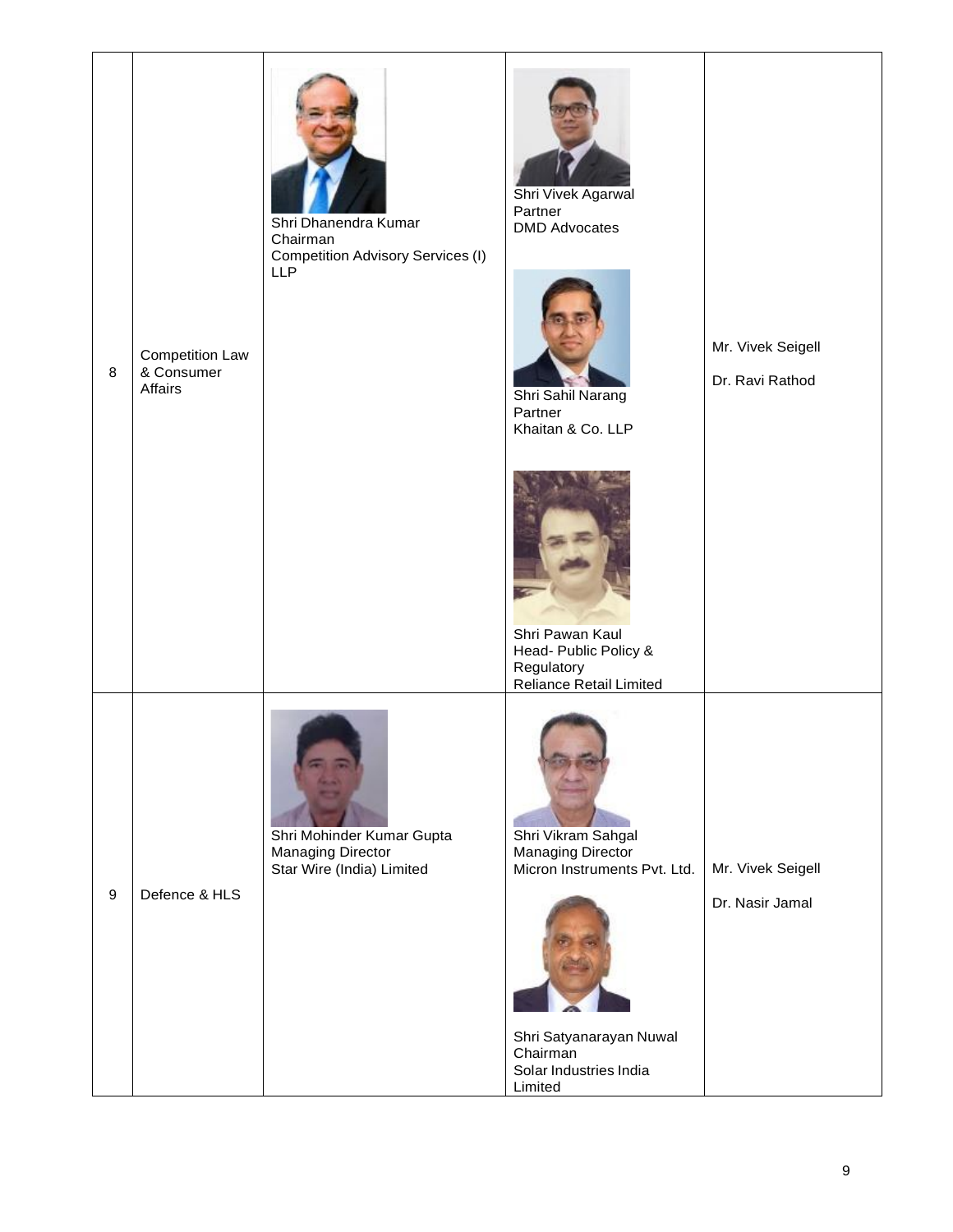|    |                         |                                                                                                | Shri Rudra Shriram<br>Joint President<br><b>DCM Shriram Industries</b><br>Ltd.                                                                                                                                                                            |                                                 |
|----|-------------------------|------------------------------------------------------------------------------------------------|-----------------------------------------------------------------------------------------------------------------------------------------------------------------------------------------------------------------------------------------------------------|-------------------------------------------------|
| 10 | <b>Direct Taxes</b>     | Shri Mukul Bagla<br>Senior Partner, Taxation<br>O.P. Bagla & Co. LLP, Chartered<br>Accountants | Ms. Pallavi Dinodia Gupta<br>Partner<br>S.R. Dinodia & Co.LLP<br>Shri Sachit Jolly<br>Partner<br><b>DMD Advocates</b>                                                                                                                                     | Dr. S P Sharma<br>Mr. Nanda Gangadhar<br>Mishra |
| 11 | <b>Direct Selling</b>   | Shri Gautam Bali<br><b>Managing Director</b><br>Vestige Marketing Pvt. Ltd.                    | Shri Harish Pant<br>Director (Government<br>Relations)<br>Herbalife International India<br>Pvt. Ltd.<br>Shri Vivek Katoch<br>Director(Corporate<br>Affairs)<br>Oriflame India Private<br>Limited                                                          | Mr. Vivek Seigell<br>Mr. Jatin Nagpal           |
| 12 | <b>Economic Affairs</b> | Shri Anil Kumar Chopra<br><b>Managing Partner</b><br>Dewan P. N. Chopra & Co.                  | Shri Ashish Ghosh<br><b>Senior Partner</b><br>Ghosh Khanna & Co LLP<br>Shri Vikram Singh Mehta<br>Partner<br>S S Kothari Mehta & Co.                                                                                                                      | Dr. S P Sharma<br>Ms. Kritika Bhasin            |
| 13 | Education               | Shri Shreevats Jaipuria<br>Vice Chairman<br>Jaipuria Institute of Management,<br>Noida         | Dr. Rubina Mittal<br><b>Managing Partner</b><br>Shri Balaji Exims<br>Ms. Sonali Jain<br>Vice Chairperson<br>Sumermal Jain Educational<br>& Welfare Society<br>Shri Raja Lahiri<br>Partner, Growth and<br>Transactions<br><b>Grant Thornton Bharat LLP</b> | Dr. Jatinder Singh<br>Mr. Ramesh Acharya        |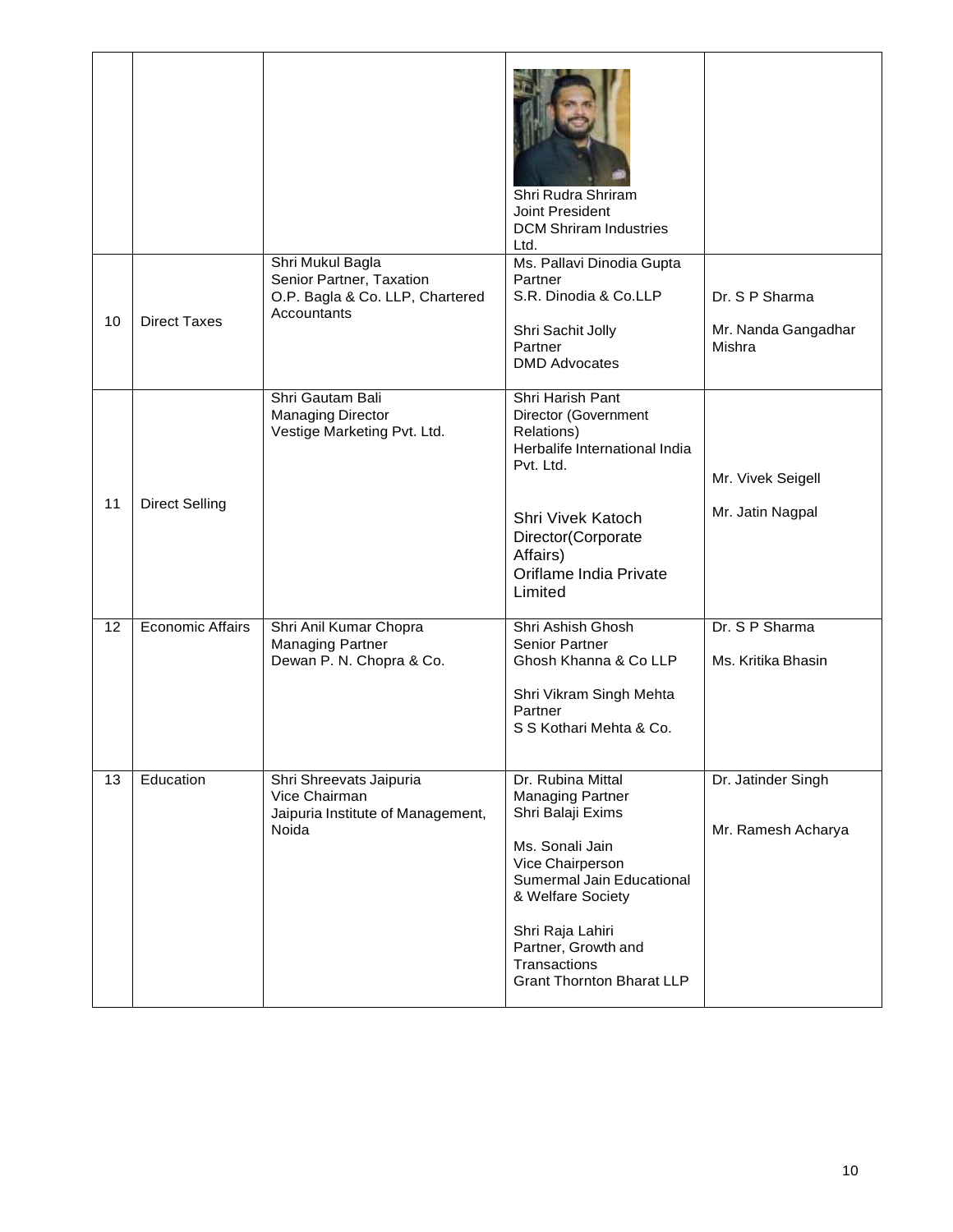| 14 | Environment | Dr. J. P. Gupta<br><b>Managing Director</b> | Dr. C P Kaushik<br>Member, Advisory                                                                             | Mr. Naveen Seth    |
|----|-------------|---------------------------------------------|-----------------------------------------------------------------------------------------------------------------|--------------------|
|    |             | Unithinx Enterprises Pvt. Ltd.              | Committee<br>Knowledge & Awareness<br>Mapping Platform (KAMP),<br><b>CSIR-NISTADS</b>                           | Ms. Kanchan Zutshi |
|    |             |                                             | Shri Jitendra Swarup<br>Sharma<br>President<br>Indian Association of Air<br>Pollution Control (IAAPC),<br>Delhi |                    |
|    |             |                                             | Shri Mahendra Kumar<br>Rustagi                                                                                  |                    |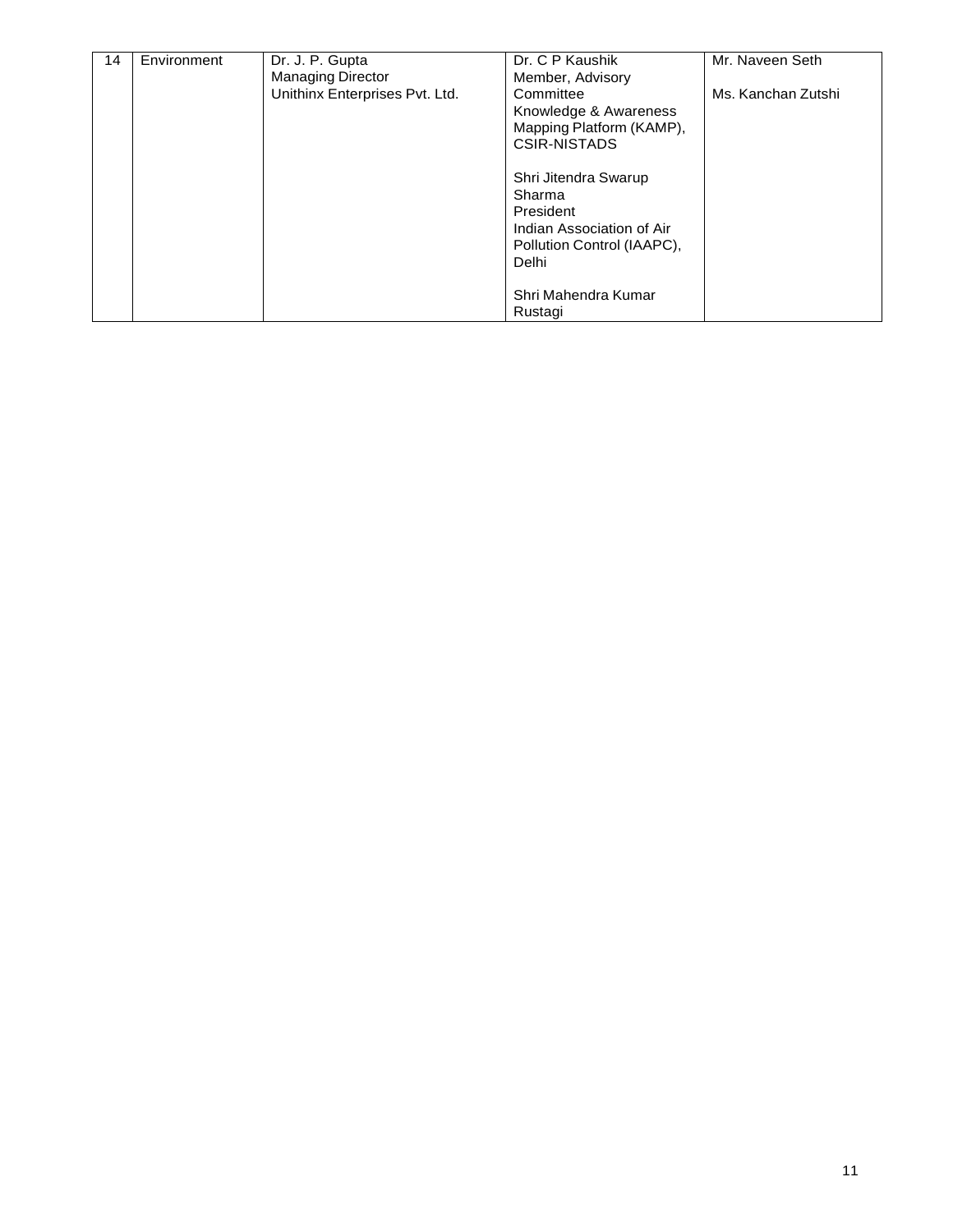|    |                                               |                                                                                                        | President & CEO<br>Pioneer Polyleathers Ltd.                                                                                                                                                              |                                           |
|----|-----------------------------------------------|--------------------------------------------------------------------------------------------------------|-----------------------------------------------------------------------------------------------------------------------------------------------------------------------------------------------------------|-------------------------------------------|
| 15 | Entertainment &<br>Media and Art &<br>Culture | Shri Mukesh Gupta<br><b>Managing Director</b><br>Graphisads Pvt. Ltd.                                  | Shri Arshad Nizam Shawl<br>Director<br>Alliance Advertising &<br>Marketing Pvt. Ltd.<br>Mrs. Nandita Jain<br>Director                                                                                     | Dr. Yogesh Srivastav<br>Ms. Sulagna Ghosh |
| 16 | Food Processing                               | Shri Ajay Beri<br>Proprietor<br>Agro Foods                                                             | Inox India Ltd.<br>Shri Kunal Gupta<br>Director<br><b>KRBL Limited</b><br>Shri Arjun J. Multani<br>Vice Chairman<br>Multani Pharmaceuticals<br>Ltd.                                                       | Dr. Yogesh Srivastav                      |
| 17 | Foreign Trade &<br>Investment                 | Shri Deepak Pahwa<br>Chairman & Managing Director<br>Bry-Air (Asia) Pvt. Ltd.                          | Shri Nirmal Khandelwal<br>Chairman<br>FCML Distributors Pvt. Ltd.<br>Shri Sanjay Beswal<br><b>Director</b><br>Andees Impex Pvt. Ltd.<br>Shri Surinder Kumar Kalra<br>Consultant<br>S K Kalra & Associates | Dr. S P Sharma<br>Ms. Prativa Shaw        |
| 18 | Hospitals &<br>Diagnostics                    | Dr. Harsh Mahajan<br>Founder & Chief Radiologist<br>Mahajan Imaging Pvt. Ltd.                          | Dr. Deep Goel<br>Sr. Director & HOD<br><b>BLK- Max Super Speciality</b><br>Hospital<br>Dr. Sameer Gupta<br>Interventional Cardiologist,<br><b>Director</b><br>Umkal Hospital Pvt. Ltd.                    | Mr. Vivek Seigell<br>Dr. Ravi P Rathod    |
| 19 | HR & Industrial<br><b>Relations</b>           | Shri Rajendra Prasad Singh<br>Director (HR & Legal)<br>Indian Farmers Fertiliser Co-<br>Operative Ltd. | Shri Ashish Mohan Wig<br><b>Managing Director</b><br>Wig Brothers (India) Pvt.<br>Ltd.<br>Shri Jeetendra Gupta<br>Advocate<br>Jeetender Gupta                                                             | Dr. Jatinder Singh                        |
| 20 | Housing & Urban<br>Development                | Shri Manoj Gaur<br><b>Managing Director</b><br>Gaursons Hi-Tech Infrastructure<br>Pvt. Ltd.            | Shri Goonmeet Singh<br>Chauhan<br>Principal Architect / Partner<br>Design Forum International<br>Shri Uddhav Poddar<br><b>Managing Director</b><br>Bhumika Enterprises Pvt.<br>Ltd.                       | Mr. Vivek Seigell<br>Ms. Vineeta Mehra    |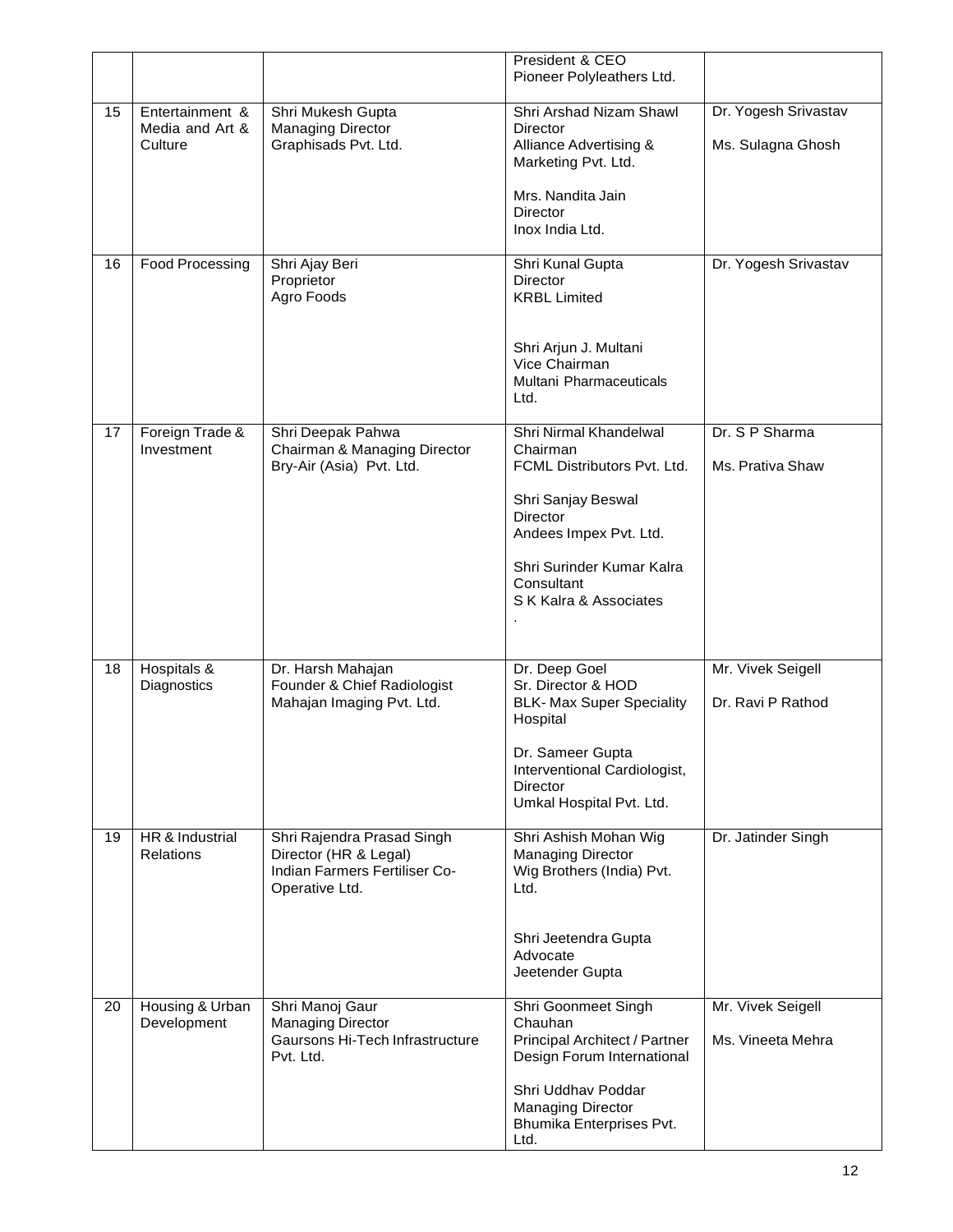|    |                                                                              |                                                                                                  | Ms. Shabnam Singhal<br><b>Managing Partner</b><br><b>SIRIUS D&amp;E</b>                                                                                                                                                                                                     |                                                 |
|----|------------------------------------------------------------------------------|--------------------------------------------------------------------------------------------------|-----------------------------------------------------------------------------------------------------------------------------------------------------------------------------------------------------------------------------------------------------------------------------|-------------------------------------------------|
| 21 | Hydrocarbons                                                                 | Shri Vinod Kumar Mishra<br>Director (Finance)<br><b>Petronet LNG Limited</b>                     | Shri Pawan K. Tibrawalla<br>Chairman & Managing<br><b>Director</b><br>Archit Buildcon Pvt. Ltd.                                                                                                                                                                             | Dr Jatinder Singh<br>Ms. Bhavna Singh           |
| 22 | <b>ICT &amp; Electronics</b>                                                 | Shri Rajesh Agrawal<br>Director<br>Micromax Informatics Ltd.                                     | Shri Raj Gaurav Batra<br>Director, Rabyte Group<br>Rabyte Technologies LLP<br>Shri Sunny Malhotra<br>President & CEO<br><b>Toyota Tsusho Nexty</b><br>Electronics India Pvt. Ltd.                                                                                           | Dr Jatinder Singh                               |
| 23 | <b>Indirect Taxes</b>                                                        | Shri Bimal Jain<br><b>Managing Director</b><br>A2Z TaxCorp LLP                                   | Shri Tushar Jarwal<br>Advocate<br>Tushar Jarwal, Advocate<br>Shri Pawan Arora<br>Partner<br>Athena Law Associates                                                                                                                                                           | Dr. S P Sharma<br>Mr. Nanda Gangadhar<br>Mishra |
| 24 | <b>Industry Affairs</b>                                                      | Shri Sandeep Aggarwal<br><b>Managing Director</b><br>Paramount Communications Ltd.               | Shri Vikram Agarwal<br><b>Managing Director</b><br>Prakash Industries Ltd.<br>Shri Vishwa Nath<br>CEO<br>Nath Bros Exim<br>International Ltd.                                                                                                                               | Dr. S P Sharma<br>Ms. Bhavna Rai                |
| 25 | Infrastructure<br>Development,<br>Ports, Shipping,<br>Roads and<br>Waterways | Shri Sudhir Rao Hoshing<br>Joint Managing Director<br>IRB Infrastructure Developers Pvt.<br>Ltd. | Ms. Padma Priya<br>Partner - Public Sector<br><b>Grant Thornton Bharat LLP</b><br>Shri Saurabh Srivastav<br>Partner - Growth<br><b>Grant Thornton Bharat LLP</b><br>Shri Himanshu Agarwal<br>Senior Vice President<br>(International Markets)<br>Zydex Industries Pvt. Ltd. | Dr. Jatinder Singh<br>Mr. Ramesh Acharya        |
| 26 | Law & Justice                                                                | Ms. Priya Hingorani<br>Senior Advocate / Consultant<br>Priya Hingorani                           | Ms. Lalit Mohini Bhat<br><b>Senior Partner</b><br>Law Links<br>Shri Kirit S. Javali<br>Advocate<br>Kirit S Javali, Advocate                                                                                                                                                 | Dr. Jatinder Singh<br>Mr. Saket K Sagar         |
| 27 | Logistics                                                                    | Shri Sandeep Wadhwa<br><b>Executive Director</b><br>J M Baxi & Co                                | Shri Ravinder Sethi<br>Chairman & Managing<br>Director<br>R E Rogers India Pvt. Ltd.                                                                                                                                                                                        | Dr. Yogesh Srivastav<br>Mr. Ajay Bansal         |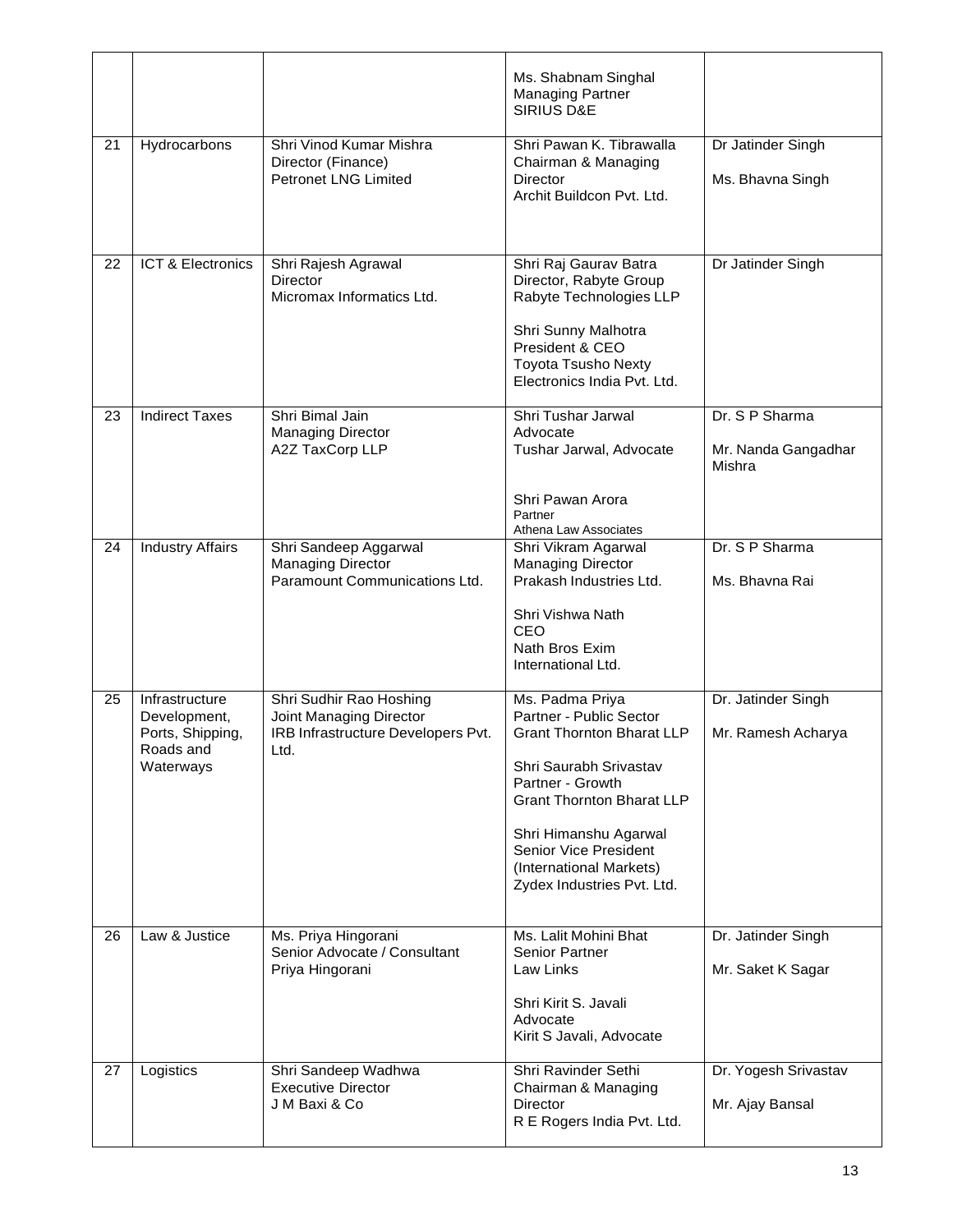| 28 | Minerals &<br>Metals         | Shri Anil Chaudhary<br>Former Chairman<br>SAIL                                               | Shri Naveen Jindal<br>Chairman<br>Jindal Steel & Power<br>Limited<br>Shri Ravi Gupta<br><b>CEO</b><br>Instinct Infra & Power Ltd.                                                                                                                                                                                                                                   | Dr. Yogesh Srivastav<br>Mr. Punit Chaudhry     |
|----|------------------------------|----------------------------------------------------------------------------------------------|---------------------------------------------------------------------------------------------------------------------------------------------------------------------------------------------------------------------------------------------------------------------------------------------------------------------------------------------------------------------|------------------------------------------------|
| 29 | <b>MSMEs</b>                 | Ms. Kanika Shriram<br>President<br><b>DCM Shriram Industries</b><br>Ltd.(Shriram Rayons Ltd) | Shri D P Goel<br><b>Managing Director</b><br><b>Conquerent Control</b><br>Systems Pvt Ltd.<br>Shri Sameer Nayyar<br>Proprietor<br>Doctor Beli Ram & Sons<br>(MFG.)                                                                                                                                                                                                  | Mr. Naveen Seth                                |
| 30 | <b>Medical Devices</b>       |                                                                                              | Shri Atantra Das Gupta<br>Director, South West Asia<br>Samsung HME<br>Samsung India Electronics<br>Pvt. Ltd.                                                                                                                                                                                                                                                        | Mr. Vivek Seigell<br>Dr. Ravi Rathod           |
| 31 | <b>NCLT &amp; IBC</b>        | Shri Gajender Pal Madaan<br>Managing Partner<br><b>Madaan Law Offices</b>                    | Shri Abhishek Anand<br>Advocate<br>Abhishek Anand, Advocate<br>Shri Bhuvanesh Sehgal<br>Advocate<br>AB & Co. Law Offices -<br>Partner                                                                                                                                                                                                                               | Dr. Jatinder Singh<br>Mr. Saket K Sagar        |
| 32 | New Age<br><b>Businesses</b> |                                                                                              | Shri Karthik Gopalakrishnan<br>Associate Partner, Lead<br>Advisory<br><b>Grant Thornton Bharat LLP</b><br>Shri Raja Lahiri<br>Partner, Growth and<br>Transactions<br><b>Grant Thornton Bharat LLP</b>                                                                                                                                                               | Dr. Jatinder Singh<br>Ms. Bhavna Singh         |
| 33 | Packaging                    | Shri Saket Bhatia<br>President<br>Hindustan Tin Works Ltd.                                   | Shri Ajit Kumar Gupta<br><b>Creative Managing Director</b><br>Ajit Industries Pvt Ltd.<br>Shri Jeevaraj Gopal Pillai<br>Joint President - Packaging<br>& New Product<br>Development<br><b>Uflex Limited</b><br>Shri Sandy Khurana<br>Founder<br>The Entertainment Design<br>Company<br>Shri Sobodh Gupta<br><b>Managing Director</b><br>Terrasoul Polymers Pvt. Ltd | Mr. Naveen Seth<br>Mr. Rakesh Kumar<br>Sangrai |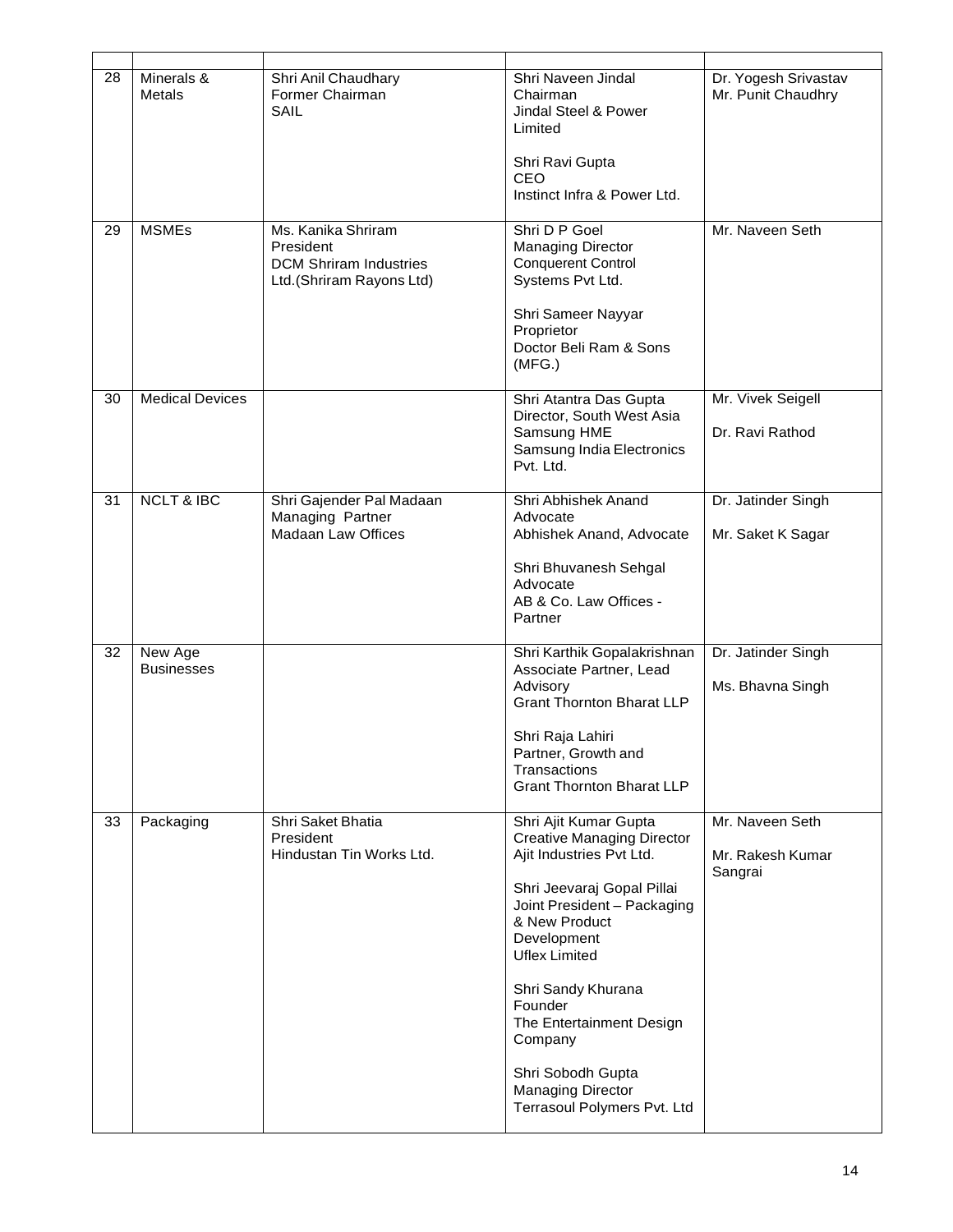| Co-Promoter<br><b>Director</b><br>Manufacturing<br><b>AXA Parenterals Limited</b><br>Apeejay Stya & Svran Group<br>Dr. Ravi P Rathod<br>(Martin & Harris Pvt. Ltd.)<br>Shri R C Agarwala<br>35<br>Shri Salil Gupta<br>Dr. Yogesh Srivastav<br>Power,<br>Renewable &<br>Director<br>Managing Director & CEO<br>Mr. Punit Chaudhry<br>Instinct Infra & Power Ltd.<br>Noida Power Company Ltd<br>Alternative<br>Energy<br>Shri Saurabh Gupta<br><b>Director</b><br>Capital Power Systems Ltd<br>Shri Ranjan Dhingra<br>Railways<br>Dr. Jatinder Singh<br>36<br>Chairman cum Managing<br><b>Director</b><br>Ms. Bhavna Singh<br>Laraon Engineers &<br>Consultants Private Ltd.<br>Shri Bharat Rajesh Joshi<br><b>Director</b><br><b>Associated Container</b><br>Terminals Ltd.<br>Dr. Yogesh Srivastav<br>37<br>Retail<br>Shri Saurabh Bansal<br>Shri Saurav Aggarwal<br>Joint Managing Director<br>Director<br>Dorset Industries Pyt. Ltd.<br>Norisys Technology Ltd.<br>Mr. Ajay Bansal<br>Ms. Amisha Jain<br><b>Chief Executive Officer</b><br>Zivame<br>Skill &<br>Shri Ajay Khanna<br>Dr. Jatinder Singh<br>38<br>Entrepreneurship<br>Sr. Vice President & India Country<br>Head<br>Mr. Ravi Shankar Kumar<br>Development<br>Herbalife International India Pvt<br>Ltd.<br>39<br>Sports & Youth<br>Shri Arshad Nizam Shawl<br>Shri Vineet Nahata<br>Dr Jatinder Singh<br><b>Affairs</b><br>Director<br>Director<br>Alliance Advertising & Marketing<br>Power Gilt Treasuries Inc.<br>Mr. Mayur Baruah<br>Pvt. Ltd.<br>vineet_nahata@yahoo.com;<br>Shri Ashish Chandiok<br>Partner<br>Walker Chandiok &<br>Associates<br>Shri Alok Gupta<br>Dr Jatinder Singh<br>40<br>Startups<br>Director<br>Graphisads Pvt. Ltd.<br>Mr. Mayur Baruah<br>Telecom<br>Dr. Yogesh Srivastav<br>41<br>Ms Kruttika Salapaka<br><b>Textiles</b><br>Mr. Naveen Seth<br>Shri Madhu Sudhan Bhageria<br>Shri Ramesh Menon<br>42<br>Chairman & Managing Director<br><b>Managing Director</b><br>Damodar Menon<br>Mr. Rakesh Sangrai<br>Filatex India Ltd.<br>International Pvt Ltd. | 34 | Pharmaceuticals | Shri Nishant V. Berlia | Shri Sumit Agarwal | Mr. Vivek Seigell |
|-----------------------------------------------------------------------------------------------------------------------------------------------------------------------------------------------------------------------------------------------------------------------------------------------------------------------------------------------------------------------------------------------------------------------------------------------------------------------------------------------------------------------------------------------------------------------------------------------------------------------------------------------------------------------------------------------------------------------------------------------------------------------------------------------------------------------------------------------------------------------------------------------------------------------------------------------------------------------------------------------------------------------------------------------------------------------------------------------------------------------------------------------------------------------------------------------------------------------------------------------------------------------------------------------------------------------------------------------------------------------------------------------------------------------------------------------------------------------------------------------------------------------------------------------------------------------------------------------------------------------------------------------------------------------------------------------------------------------------------------------------------------------------------------------------------------------------------------------------------------------------------------------------------------------------------------------------------------------------------------------------------------------------------------------------------|----|-----------------|------------------------|--------------------|-------------------|
|                                                                                                                                                                                                                                                                                                                                                                                                                                                                                                                                                                                                                                                                                                                                                                                                                                                                                                                                                                                                                                                                                                                                                                                                                                                                                                                                                                                                                                                                                                                                                                                                                                                                                                                                                                                                                                                                                                                                                                                                                                                           |    |                 |                        |                    |                   |
|                                                                                                                                                                                                                                                                                                                                                                                                                                                                                                                                                                                                                                                                                                                                                                                                                                                                                                                                                                                                                                                                                                                                                                                                                                                                                                                                                                                                                                                                                                                                                                                                                                                                                                                                                                                                                                                                                                                                                                                                                                                           |    |                 |                        |                    |                   |
|                                                                                                                                                                                                                                                                                                                                                                                                                                                                                                                                                                                                                                                                                                                                                                                                                                                                                                                                                                                                                                                                                                                                                                                                                                                                                                                                                                                                                                                                                                                                                                                                                                                                                                                                                                                                                                                                                                                                                                                                                                                           |    |                 |                        |                    |                   |
|                                                                                                                                                                                                                                                                                                                                                                                                                                                                                                                                                                                                                                                                                                                                                                                                                                                                                                                                                                                                                                                                                                                                                                                                                                                                                                                                                                                                                                                                                                                                                                                                                                                                                                                                                                                                                                                                                                                                                                                                                                                           |    |                 |                        |                    |                   |
|                                                                                                                                                                                                                                                                                                                                                                                                                                                                                                                                                                                                                                                                                                                                                                                                                                                                                                                                                                                                                                                                                                                                                                                                                                                                                                                                                                                                                                                                                                                                                                                                                                                                                                                                                                                                                                                                                                                                                                                                                                                           |    |                 |                        |                    |                   |
|                                                                                                                                                                                                                                                                                                                                                                                                                                                                                                                                                                                                                                                                                                                                                                                                                                                                                                                                                                                                                                                                                                                                                                                                                                                                                                                                                                                                                                                                                                                                                                                                                                                                                                                                                                                                                                                                                                                                                                                                                                                           |    |                 |                        |                    |                   |
|                                                                                                                                                                                                                                                                                                                                                                                                                                                                                                                                                                                                                                                                                                                                                                                                                                                                                                                                                                                                                                                                                                                                                                                                                                                                                                                                                                                                                                                                                                                                                                                                                                                                                                                                                                                                                                                                                                                                                                                                                                                           |    |                 |                        |                    |                   |
|                                                                                                                                                                                                                                                                                                                                                                                                                                                                                                                                                                                                                                                                                                                                                                                                                                                                                                                                                                                                                                                                                                                                                                                                                                                                                                                                                                                                                                                                                                                                                                                                                                                                                                                                                                                                                                                                                                                                                                                                                                                           |    |                 |                        |                    |                   |
|                                                                                                                                                                                                                                                                                                                                                                                                                                                                                                                                                                                                                                                                                                                                                                                                                                                                                                                                                                                                                                                                                                                                                                                                                                                                                                                                                                                                                                                                                                                                                                                                                                                                                                                                                                                                                                                                                                                                                                                                                                                           |    |                 |                        |                    |                   |
|                                                                                                                                                                                                                                                                                                                                                                                                                                                                                                                                                                                                                                                                                                                                                                                                                                                                                                                                                                                                                                                                                                                                                                                                                                                                                                                                                                                                                                                                                                                                                                                                                                                                                                                                                                                                                                                                                                                                                                                                                                                           |    |                 |                        |                    |                   |
|                                                                                                                                                                                                                                                                                                                                                                                                                                                                                                                                                                                                                                                                                                                                                                                                                                                                                                                                                                                                                                                                                                                                                                                                                                                                                                                                                                                                                                                                                                                                                                                                                                                                                                                                                                                                                                                                                                                                                                                                                                                           |    |                 |                        |                    |                   |
|                                                                                                                                                                                                                                                                                                                                                                                                                                                                                                                                                                                                                                                                                                                                                                                                                                                                                                                                                                                                                                                                                                                                                                                                                                                                                                                                                                                                                                                                                                                                                                                                                                                                                                                                                                                                                                                                                                                                                                                                                                                           |    |                 |                        |                    |                   |
|                                                                                                                                                                                                                                                                                                                                                                                                                                                                                                                                                                                                                                                                                                                                                                                                                                                                                                                                                                                                                                                                                                                                                                                                                                                                                                                                                                                                                                                                                                                                                                                                                                                                                                                                                                                                                                                                                                                                                                                                                                                           |    |                 |                        |                    |                   |
|                                                                                                                                                                                                                                                                                                                                                                                                                                                                                                                                                                                                                                                                                                                                                                                                                                                                                                                                                                                                                                                                                                                                                                                                                                                                                                                                                                                                                                                                                                                                                                                                                                                                                                                                                                                                                                                                                                                                                                                                                                                           |    |                 |                        |                    |                   |
|                                                                                                                                                                                                                                                                                                                                                                                                                                                                                                                                                                                                                                                                                                                                                                                                                                                                                                                                                                                                                                                                                                                                                                                                                                                                                                                                                                                                                                                                                                                                                                                                                                                                                                                                                                                                                                                                                                                                                                                                                                                           |    |                 |                        |                    |                   |
|                                                                                                                                                                                                                                                                                                                                                                                                                                                                                                                                                                                                                                                                                                                                                                                                                                                                                                                                                                                                                                                                                                                                                                                                                                                                                                                                                                                                                                                                                                                                                                                                                                                                                                                                                                                                                                                                                                                                                                                                                                                           |    |                 |                        |                    |                   |
|                                                                                                                                                                                                                                                                                                                                                                                                                                                                                                                                                                                                                                                                                                                                                                                                                                                                                                                                                                                                                                                                                                                                                                                                                                                                                                                                                                                                                                                                                                                                                                                                                                                                                                                                                                                                                                                                                                                                                                                                                                                           |    |                 |                        |                    |                   |
|                                                                                                                                                                                                                                                                                                                                                                                                                                                                                                                                                                                                                                                                                                                                                                                                                                                                                                                                                                                                                                                                                                                                                                                                                                                                                                                                                                                                                                                                                                                                                                                                                                                                                                                                                                                                                                                                                                                                                                                                                                                           |    |                 |                        |                    |                   |
|                                                                                                                                                                                                                                                                                                                                                                                                                                                                                                                                                                                                                                                                                                                                                                                                                                                                                                                                                                                                                                                                                                                                                                                                                                                                                                                                                                                                                                                                                                                                                                                                                                                                                                                                                                                                                                                                                                                                                                                                                                                           |    |                 |                        |                    |                   |
|                                                                                                                                                                                                                                                                                                                                                                                                                                                                                                                                                                                                                                                                                                                                                                                                                                                                                                                                                                                                                                                                                                                                                                                                                                                                                                                                                                                                                                                                                                                                                                                                                                                                                                                                                                                                                                                                                                                                                                                                                                                           |    |                 |                        |                    |                   |
|                                                                                                                                                                                                                                                                                                                                                                                                                                                                                                                                                                                                                                                                                                                                                                                                                                                                                                                                                                                                                                                                                                                                                                                                                                                                                                                                                                                                                                                                                                                                                                                                                                                                                                                                                                                                                                                                                                                                                                                                                                                           |    |                 |                        |                    |                   |
|                                                                                                                                                                                                                                                                                                                                                                                                                                                                                                                                                                                                                                                                                                                                                                                                                                                                                                                                                                                                                                                                                                                                                                                                                                                                                                                                                                                                                                                                                                                                                                                                                                                                                                                                                                                                                                                                                                                                                                                                                                                           |    |                 |                        |                    |                   |
|                                                                                                                                                                                                                                                                                                                                                                                                                                                                                                                                                                                                                                                                                                                                                                                                                                                                                                                                                                                                                                                                                                                                                                                                                                                                                                                                                                                                                                                                                                                                                                                                                                                                                                                                                                                                                                                                                                                                                                                                                                                           |    |                 |                        |                    |                   |
|                                                                                                                                                                                                                                                                                                                                                                                                                                                                                                                                                                                                                                                                                                                                                                                                                                                                                                                                                                                                                                                                                                                                                                                                                                                                                                                                                                                                                                                                                                                                                                                                                                                                                                                                                                                                                                                                                                                                                                                                                                                           |    |                 |                        |                    |                   |
|                                                                                                                                                                                                                                                                                                                                                                                                                                                                                                                                                                                                                                                                                                                                                                                                                                                                                                                                                                                                                                                                                                                                                                                                                                                                                                                                                                                                                                                                                                                                                                                                                                                                                                                                                                                                                                                                                                                                                                                                                                                           |    |                 |                        |                    |                   |
|                                                                                                                                                                                                                                                                                                                                                                                                                                                                                                                                                                                                                                                                                                                                                                                                                                                                                                                                                                                                                                                                                                                                                                                                                                                                                                                                                                                                                                                                                                                                                                                                                                                                                                                                                                                                                                                                                                                                                                                                                                                           |    |                 |                        |                    |                   |
|                                                                                                                                                                                                                                                                                                                                                                                                                                                                                                                                                                                                                                                                                                                                                                                                                                                                                                                                                                                                                                                                                                                                                                                                                                                                                                                                                                                                                                                                                                                                                                                                                                                                                                                                                                                                                                                                                                                                                                                                                                                           |    |                 |                        |                    |                   |
|                                                                                                                                                                                                                                                                                                                                                                                                                                                                                                                                                                                                                                                                                                                                                                                                                                                                                                                                                                                                                                                                                                                                                                                                                                                                                                                                                                                                                                                                                                                                                                                                                                                                                                                                                                                                                                                                                                                                                                                                                                                           |    |                 |                        |                    |                   |
|                                                                                                                                                                                                                                                                                                                                                                                                                                                                                                                                                                                                                                                                                                                                                                                                                                                                                                                                                                                                                                                                                                                                                                                                                                                                                                                                                                                                                                                                                                                                                                                                                                                                                                                                                                                                                                                                                                                                                                                                                                                           |    |                 |                        |                    |                   |
|                                                                                                                                                                                                                                                                                                                                                                                                                                                                                                                                                                                                                                                                                                                                                                                                                                                                                                                                                                                                                                                                                                                                                                                                                                                                                                                                                                                                                                                                                                                                                                                                                                                                                                                                                                                                                                                                                                                                                                                                                                                           |    |                 |                        |                    |                   |
|                                                                                                                                                                                                                                                                                                                                                                                                                                                                                                                                                                                                                                                                                                                                                                                                                                                                                                                                                                                                                                                                                                                                                                                                                                                                                                                                                                                                                                                                                                                                                                                                                                                                                                                                                                                                                                                                                                                                                                                                                                                           |    |                 |                        |                    |                   |
|                                                                                                                                                                                                                                                                                                                                                                                                                                                                                                                                                                                                                                                                                                                                                                                                                                                                                                                                                                                                                                                                                                                                                                                                                                                                                                                                                                                                                                                                                                                                                                                                                                                                                                                                                                                                                                                                                                                                                                                                                                                           |    |                 |                        |                    |                   |
|                                                                                                                                                                                                                                                                                                                                                                                                                                                                                                                                                                                                                                                                                                                                                                                                                                                                                                                                                                                                                                                                                                                                                                                                                                                                                                                                                                                                                                                                                                                                                                                                                                                                                                                                                                                                                                                                                                                                                                                                                                                           |    |                 |                        |                    |                   |
|                                                                                                                                                                                                                                                                                                                                                                                                                                                                                                                                                                                                                                                                                                                                                                                                                                                                                                                                                                                                                                                                                                                                                                                                                                                                                                                                                                                                                                                                                                                                                                                                                                                                                                                                                                                                                                                                                                                                                                                                                                                           |    |                 |                        |                    |                   |
|                                                                                                                                                                                                                                                                                                                                                                                                                                                                                                                                                                                                                                                                                                                                                                                                                                                                                                                                                                                                                                                                                                                                                                                                                                                                                                                                                                                                                                                                                                                                                                                                                                                                                                                                                                                                                                                                                                                                                                                                                                                           |    |                 |                        |                    |                   |
|                                                                                                                                                                                                                                                                                                                                                                                                                                                                                                                                                                                                                                                                                                                                                                                                                                                                                                                                                                                                                                                                                                                                                                                                                                                                                                                                                                                                                                                                                                                                                                                                                                                                                                                                                                                                                                                                                                                                                                                                                                                           |    |                 |                        |                    |                   |
|                                                                                                                                                                                                                                                                                                                                                                                                                                                                                                                                                                                                                                                                                                                                                                                                                                                                                                                                                                                                                                                                                                                                                                                                                                                                                                                                                                                                                                                                                                                                                                                                                                                                                                                                                                                                                                                                                                                                                                                                                                                           |    |                 |                        |                    |                   |
|                                                                                                                                                                                                                                                                                                                                                                                                                                                                                                                                                                                                                                                                                                                                                                                                                                                                                                                                                                                                                                                                                                                                                                                                                                                                                                                                                                                                                                                                                                                                                                                                                                                                                                                                                                                                                                                                                                                                                                                                                                                           |    |                 |                        |                    |                   |
|                                                                                                                                                                                                                                                                                                                                                                                                                                                                                                                                                                                                                                                                                                                                                                                                                                                                                                                                                                                                                                                                                                                                                                                                                                                                                                                                                                                                                                                                                                                                                                                                                                                                                                                                                                                                                                                                                                                                                                                                                                                           |    |                 |                        |                    |                   |
|                                                                                                                                                                                                                                                                                                                                                                                                                                                                                                                                                                                                                                                                                                                                                                                                                                                                                                                                                                                                                                                                                                                                                                                                                                                                                                                                                                                                                                                                                                                                                                                                                                                                                                                                                                                                                                                                                                                                                                                                                                                           |    |                 |                        |                    |                   |
|                                                                                                                                                                                                                                                                                                                                                                                                                                                                                                                                                                                                                                                                                                                                                                                                                                                                                                                                                                                                                                                                                                                                                                                                                                                                                                                                                                                                                                                                                                                                                                                                                                                                                                                                                                                                                                                                                                                                                                                                                                                           |    |                 |                        |                    |                   |
|                                                                                                                                                                                                                                                                                                                                                                                                                                                                                                                                                                                                                                                                                                                                                                                                                                                                                                                                                                                                                                                                                                                                                                                                                                                                                                                                                                                                                                                                                                                                                                                                                                                                                                                                                                                                                                                                                                                                                                                                                                                           |    |                 |                        |                    |                   |
|                                                                                                                                                                                                                                                                                                                                                                                                                                                                                                                                                                                                                                                                                                                                                                                                                                                                                                                                                                                                                                                                                                                                                                                                                                                                                                                                                                                                                                                                                                                                                                                                                                                                                                                                                                                                                                                                                                                                                                                                                                                           |    |                 |                        |                    |                   |
|                                                                                                                                                                                                                                                                                                                                                                                                                                                                                                                                                                                                                                                                                                                                                                                                                                                                                                                                                                                                                                                                                                                                                                                                                                                                                                                                                                                                                                                                                                                                                                                                                                                                                                                                                                                                                                                                                                                                                                                                                                                           |    |                 |                        |                    |                   |
|                                                                                                                                                                                                                                                                                                                                                                                                                                                                                                                                                                                                                                                                                                                                                                                                                                                                                                                                                                                                                                                                                                                                                                                                                                                                                                                                                                                                                                                                                                                                                                                                                                                                                                                                                                                                                                                                                                                                                                                                                                                           |    |                 |                        |                    |                   |
|                                                                                                                                                                                                                                                                                                                                                                                                                                                                                                                                                                                                                                                                                                                                                                                                                                                                                                                                                                                                                                                                                                                                                                                                                                                                                                                                                                                                                                                                                                                                                                                                                                                                                                                                                                                                                                                                                                                                                                                                                                                           |    |                 |                        |                    |                   |
|                                                                                                                                                                                                                                                                                                                                                                                                                                                                                                                                                                                                                                                                                                                                                                                                                                                                                                                                                                                                                                                                                                                                                                                                                                                                                                                                                                                                                                                                                                                                                                                                                                                                                                                                                                                                                                                                                                                                                                                                                                                           |    |                 |                        |                    |                   |
|                                                                                                                                                                                                                                                                                                                                                                                                                                                                                                                                                                                                                                                                                                                                                                                                                                                                                                                                                                                                                                                                                                                                                                                                                                                                                                                                                                                                                                                                                                                                                                                                                                                                                                                                                                                                                                                                                                                                                                                                                                                           |    |                 |                        |                    |                   |
|                                                                                                                                                                                                                                                                                                                                                                                                                                                                                                                                                                                                                                                                                                                                                                                                                                                                                                                                                                                                                                                                                                                                                                                                                                                                                                                                                                                                                                                                                                                                                                                                                                                                                                                                                                                                                                                                                                                                                                                                                                                           |    |                 |                        |                    |                   |
|                                                                                                                                                                                                                                                                                                                                                                                                                                                                                                                                                                                                                                                                                                                                                                                                                                                                                                                                                                                                                                                                                                                                                                                                                                                                                                                                                                                                                                                                                                                                                                                                                                                                                                                                                                                                                                                                                                                                                                                                                                                           |    |                 |                        |                    |                   |
|                                                                                                                                                                                                                                                                                                                                                                                                                                                                                                                                                                                                                                                                                                                                                                                                                                                                                                                                                                                                                                                                                                                                                                                                                                                                                                                                                                                                                                                                                                                                                                                                                                                                                                                                                                                                                                                                                                                                                                                                                                                           |    |                 |                        |                    |                   |
|                                                                                                                                                                                                                                                                                                                                                                                                                                                                                                                                                                                                                                                                                                                                                                                                                                                                                                                                                                                                                                                                                                                                                                                                                                                                                                                                                                                                                                                                                                                                                                                                                                                                                                                                                                                                                                                                                                                                                                                                                                                           |    |                 |                        |                    |                   |
|                                                                                                                                                                                                                                                                                                                                                                                                                                                                                                                                                                                                                                                                                                                                                                                                                                                                                                                                                                                                                                                                                                                                                                                                                                                                                                                                                                                                                                                                                                                                                                                                                                                                                                                                                                                                                                                                                                                                                                                                                                                           |    |                 |                        |                    |                   |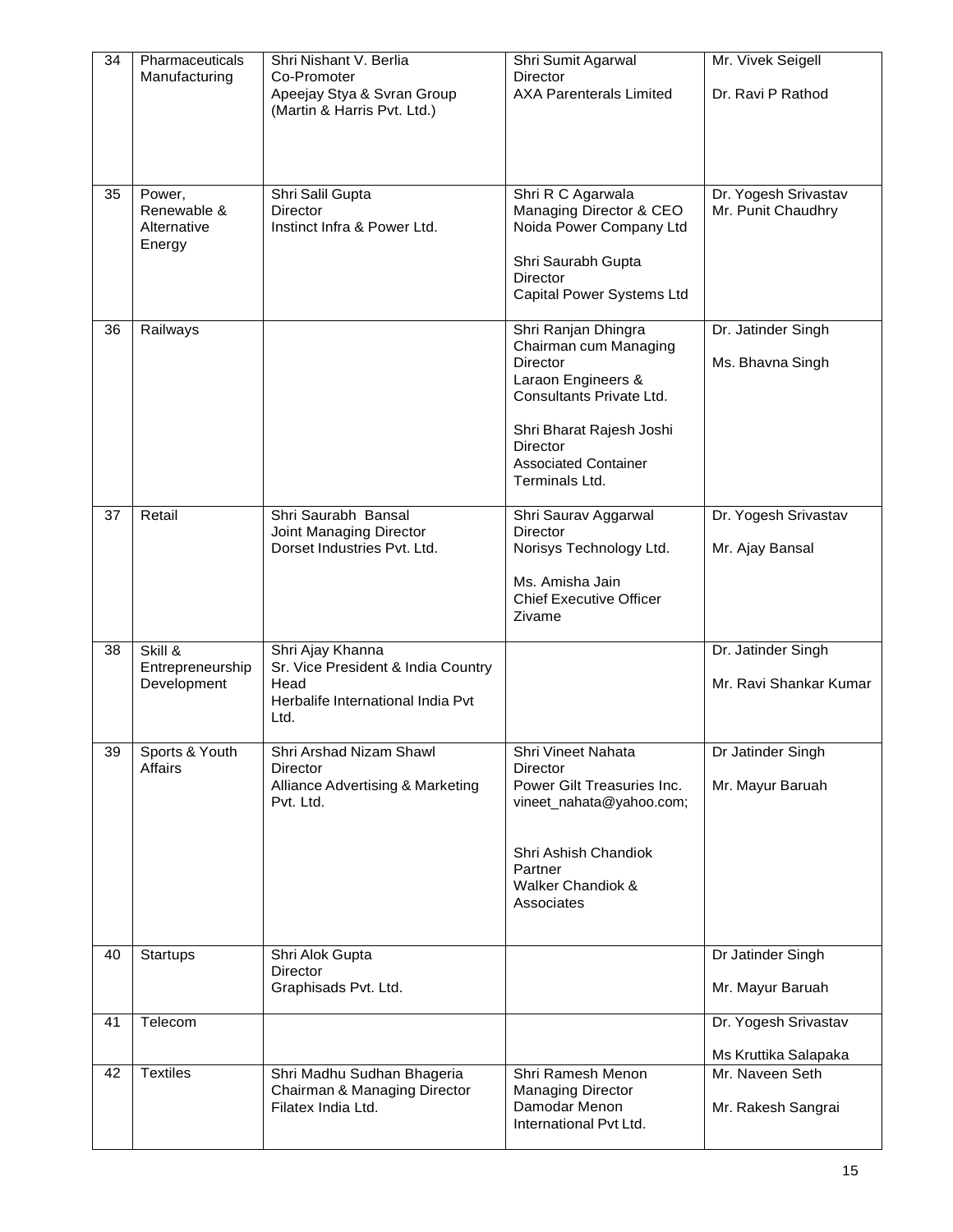| 43             | Tourism &                       | Shri Pawan Sagar Jain                                   | Shri Kishore Kumar Kaya                               | Dr Yogesh Srivastav   |
|----------------|---------------------------------|---------------------------------------------------------|-------------------------------------------------------|-----------------------|
|                | Hospitality                     | <b>Managing Director</b>                                | Chairman                                              |                       |
|                |                                 | Belair Travel & Cargo Pvt. Ltd.                         | Hotels Control Pvt. Ltd.                              | Ms. Sulagna Ghosh     |
|                |                                 |                                                         |                                                       |                       |
|                |                                 |                                                         | Shri Rajan Sehgal                                     |                       |
|                |                                 |                                                         | Co-Founder                                            |                       |
|                |                                 |                                                         | Passionals Services LLP                               |                       |
|                |                                 |                                                         |                                                       |                       |
| 44             | <b>Water Resources</b>          | Shri Varun Gupta                                        |                                                       | Mr. Saurabh Sanyal    |
|                | & Solid Waste                   | <b>Whole Time Director</b>                              |                                                       | Mr. Piyush Sharma     |
|                | Management                      | Kent R O Systems Ltd.                                   |                                                       |                       |
|                |                                 |                                                         |                                                       |                       |
| 45             | Women, Child<br>Development and | Dr. Aruna Abay Oswal<br>Chairperson                     | Ms. Nandita Jain<br><b>Director</b>                   | Dr. Yogesh Srivastav  |
|                | Entrepreneurs                   | Abhay Oswal Group                                       | Inox India Ltd.                                       | Ms. Satnam Kaur Gogia |
|                |                                 |                                                         |                                                       |                       |
|                |                                 |                                                         | Ms. Shallu Jindal                                     |                       |
|                |                                 |                                                         | Chairperson                                           |                       |
|                |                                 |                                                         | Jindal Steel & Power                                  |                       |
|                |                                 |                                                         | Limited (Foundation)                                  |                       |
|                |                                 |                                                         |                                                       |                       |
|                |                                 |                                                         | Ms. Blossom Kochhar                                   |                       |
|                |                                 |                                                         | Owner                                                 |                       |
|                |                                 |                                                         | Blossom Kochhar Group of                              |                       |
|                |                                 |                                                         | Companies                                             |                       |
|                |                                 |                                                         |                                                       |                       |
|                | <b>INTERNATIONAL</b>            | <b>Shri Sanjeev Agrawal</b>                             |                                                       | Mr. Naveen Seth       |
|                | <b>AFFAIRS</b>                  | Vice President - PHDCCI &                               |                                                       |                       |
|                | <b>COMMITTEE</b>                | Chairman                                                |                                                       | Mr. Niraj             |
|                |                                 | Seamec Ltd.                                             |                                                       |                       |
|                |                                 |                                                         |                                                       |                       |
|                |                                 |                                                         |                                                       |                       |
| $\mathbf{1}$   | MAI                             | Shri Sanjeev Agrawal<br>Vice President - PHDCCI &       |                                                       | Mr. Naveen Seth       |
|                |                                 | Chairman                                                |                                                       | Mr. Rakesh Sangrai    |
|                |                                 | Seamec Ltd.                                             |                                                       |                       |
|                |                                 |                                                         |                                                       |                       |
| $\overline{2}$ | Trade Fair &                    | <b>Shri Sanjeev Agrawal</b>                             |                                                       | Mr. Naveen Seth       |
|                | <b>Exhibitions</b>              | <b>Vice President - PHDCCI &amp;</b>                    |                                                       |                       |
|                |                                 | Chairman                                                |                                                       | Mr. Kamal Khurana     |
|                |                                 | Seamec Ltd.                                             |                                                       |                       |
| 3              | Africa                          | Shri Vivek Agarwala                                     | Shri Manas Agarwal                                    | Mr. Naveen Seth       |
|                |                                 | Director                                                | Promoter /President                                   |                       |
|                |                                 | MV Cotspin Ltd.                                         | Jaguar Overseas Limited                               | Mr. Niraj             |
|                |                                 |                                                         |                                                       |                       |
|                |                                 |                                                         |                                                       |                       |
| 4              |                                 |                                                         |                                                       |                       |
|                | Americas                        | Shri Jagmohan Mongia                                    | Shri Vishal Dhingra<br>President                      | Mr. Naveen Seth       |
|                |                                 | Executive Director, Pres & CEO -<br>Film Business India | <b>Buying Agents Association</b>                      | Mr. Niraj             |
|                |                                 | Uflex Limited                                           | C/o Speciality                                        |                       |
|                |                                 |                                                         | Merchandising Services Pvt                            |                       |
|                |                                 |                                                         | Ltd                                                   |                       |
|                |                                 |                                                         |                                                       |                       |
|                |                                 |                                                         |                                                       |                       |
|                |                                 |                                                         | Shri Tushar Aggarwal                                  |                       |
|                |                                 |                                                         | Director                                              |                       |
|                |                                 |                                                         | Valens Technologies Pvt<br>Ltd.                       |                       |
|                |                                 |                                                         |                                                       |                       |
| 5              | East Asia, South                | Shri Anadi N Sinha                                      | Shri Vikram Gera                                      | Mr. Naveen Seth       |
|                | East Asia &<br>Oceania          | President - Group Corporate<br>Affairs                  | <b>Senior Vice President</b><br>T.R. Chadha & Co. LLP | Mr. Niraj             |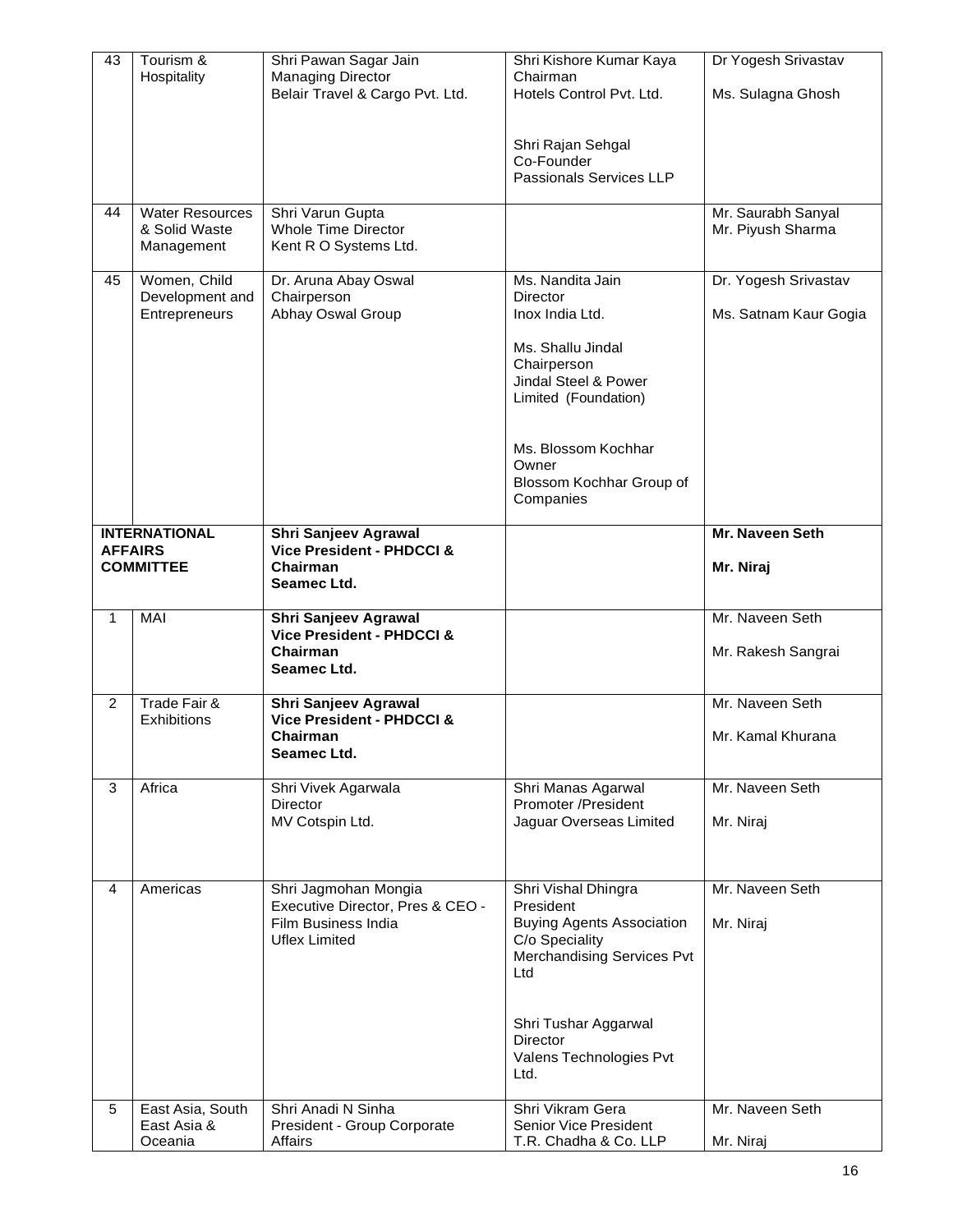|                |                                                                     | Minda Industries Ltd.                                                                                         |                                                                                                                                            |                                                                |
|----------------|---------------------------------------------------------------------|---------------------------------------------------------------------------------------------------------------|--------------------------------------------------------------------------------------------------------------------------------------------|----------------------------------------------------------------|
|                |                                                                     |                                                                                                               | Shri Ashish Nath<br><b>Whole Time Director</b><br><b>General Commerce Limited</b>                                                          |                                                                |
|                |                                                                     |                                                                                                               | Shri Raman Narula<br><b>Managing Director</b><br>Formula Corporate<br>Solutions India Pvt. Ltd.                                            |                                                                |
| 6              | Europe & CIS                                                        | Shri Purrshottam Bhaggeria<br>Joint Managing Director<br><b>Filatex India Limited</b>                         | Shri Harjeev Singh Chawla<br><b>Managing Partner</b><br><b>AVH Associates</b>                                                              | Mr. Naveen Seth<br>Mr. Niraj                                   |
|                |                                                                     |                                                                                                               | Mrs. Devika Sahni<br>Vice President (Business<br>Development)<br>Multani Pharmaceuticals<br>Ltd.                                           |                                                                |
| 7              | Middle East and<br>North Africa<br>(MENA)                           | Shri Vijay Mehta<br>Founder & Chairman<br>Mefcom Capital Markets Ltd.                                         | Shri Surinder Kumar Kalra<br>Consultant<br>S K Kalra & Associates                                                                          | Mr. Naveen Seth<br>Mr. Niraj                                   |
|                |                                                                     |                                                                                                               | Shri Dev Prakash Goel<br><b>Managing Director</b><br><b>Conquerent Control</b><br>Systems Pvt Ltd.                                         |                                                                |
| 8              | South Asia                                                          | Shri Naveen Sardana<br>Partner                                                                                | Shri Pranav Poddar<br>Director<br>Synergy Environics Ltd.                                                                                  | Mr. Naveen Seth<br>Mr. Niraj                                   |
|                |                                                                     | Living Luxuries                                                                                               |                                                                                                                                            |                                                                |
| <b>STATE</b>   | <b>DEVELOPMENT</b><br><b>COUNCIL &amp;</b><br><b>STATE CHAPTERS</b> | <b>Shri Saket Dalmia</b><br>Sr Vice President - PHDCCI &<br><b>Managing Director</b><br>Marble City India Ltd |                                                                                                                                            | Mr. Saurabh Sanyal<br>Mr. Aditya Tripathi<br>Mr. Atul K Thakur |
| 1              | <b>Bihar</b>                                                        | Shri Satyajit Kumar Singh<br>Director<br>Shakti Sudha Agro Ventures (P)<br>Ltd.                               |                                                                                                                                            | Dr. Yogesh Srivastav<br>Mr. Mantosh Siingh                     |
| $\overline{2}$ | Chandigarh                                                          | Shri Madhu Sudhan Vij<br>Managing Director<br><b>Modern Automobiles</b>                                       | Shri Suvrat Khanna<br><b>Managing Director</b><br>Khanna Watches Ltd.                                                                      | Mr. Naveen Seth<br>Ms. Madhu Pillai                            |
| 3              | Chhattisgarh                                                        |                                                                                                               |                                                                                                                                            | Mr. Vivek Seigell<br>Mr. Sumit Dubey                           |
| 4              | Delhi & NCR                                                         | Shri Nirmal Khandelwal<br>Chairman<br>FCML Distributors Pvt. Ltd.                                             | Shri Atul Bhargava<br>President<br><b>New Delhi Traders</b><br>Association (Regd.)<br>Shri Sunil Malhotra<br>President<br>Okhla Industries | Dr. Yogesh Srivastav<br>Mr. Ajay Bansal                        |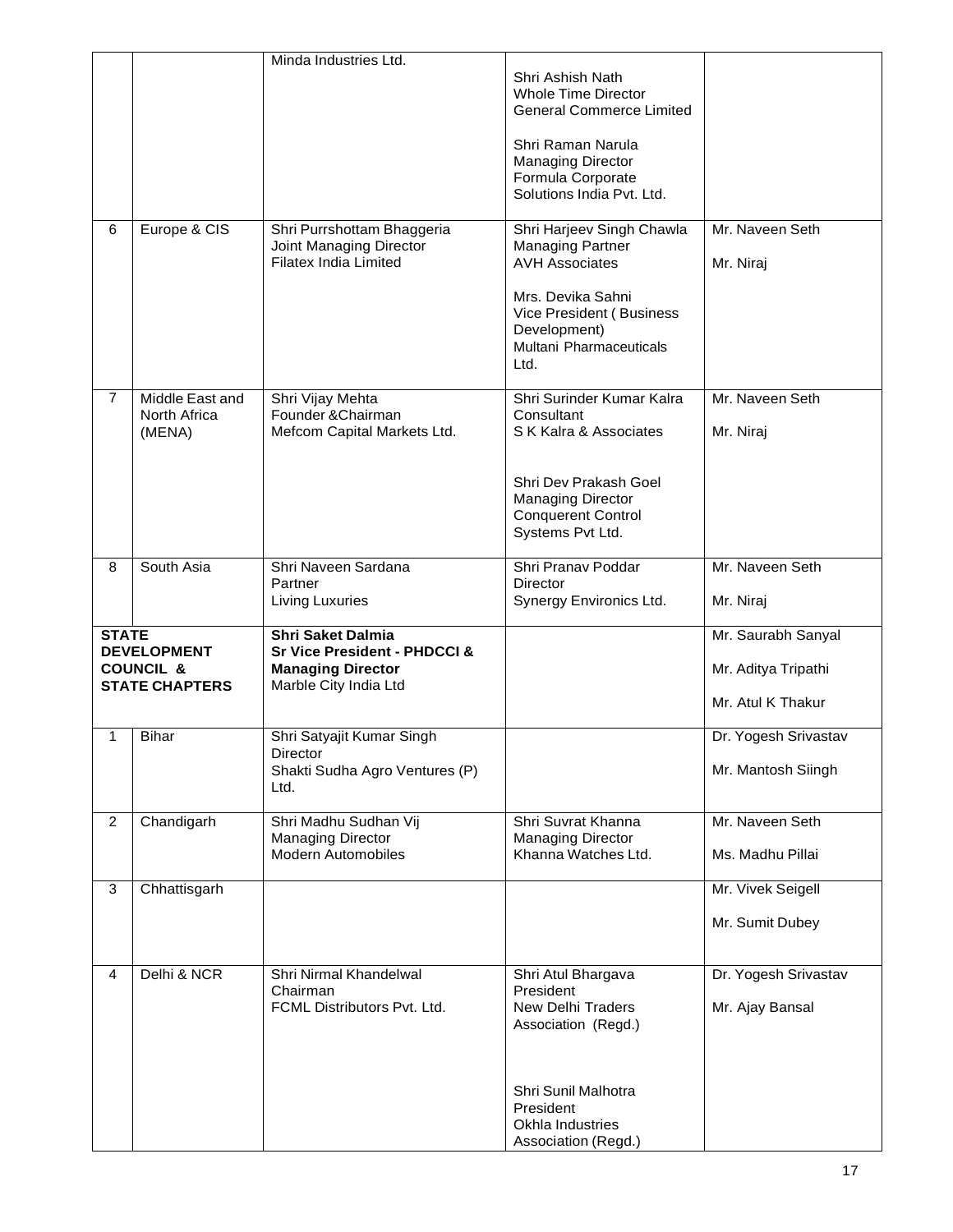| 5              | Gujarat             | Shri Ashish Desai<br><b>Director</b><br>Avichal Infracon Pvt Ltd                             |                                                                                                                                                                                                                    | Mr. Vivek Seigell<br>Mr. Dharmender Joshi      |
|----------------|---------------------|----------------------------------------------------------------------------------------------|--------------------------------------------------------------------------------------------------------------------------------------------------------------------------------------------------------------------|------------------------------------------------|
| 6              | Haryana             | Shri Mohit Jain<br>Director<br>The Malt Company India Pvt Ltd                                | Shri Nikhil Sardana<br>Partner<br><b>Living Luxuries</b><br>Shri Vijay Sharma<br><b>Director</b><br>Jindal Stainless Group                                                                                         | Mr. Naveen Seth<br>Ms. Madhu Pillai            |
| $\overline{7}$ | Himachal<br>Pradesh | Shri Narender Bhardwaj<br>CEO<br>Colours of India Tours Pvt. Ltd                             |                                                                                                                                                                                                                    | Mr. Naveen Seth<br>Mr. Anil Kumar<br>Saunkhala |
| 8              | Jammu Region        | Shri Rahul Sahai<br>Chairman & Managing Director<br>Reliable Plastics Private Ltd.           | Shri Sanjay Aggarwal<br><b>Managing Director</b><br>Jammu Motors Pvt Ltd<br>Shri Kuldeep Gupta<br><b>Director</b><br><b>Shanker Timber Industries</b><br>Pvt. Ltd.                                                 | Mr. Naveen Seth<br>Mr. Iqbal Fayaz Jain        |
| 9              | Jharkhand           | Shri Vishal Chaudhary<br>Chairman<br><b>Frontline Global Services</b>                        |                                                                                                                                                                                                                    | Dr. Yogesh Srivastav<br>Mr. Mantosh Singh      |
| 10             | Kashmir Region      | Shri Baldev Singh Raina<br><b>Managing Director</b><br>Peaks Auto Pvt Ltd.                   | Shri Arshad Nizam Shawl<br>Director<br>Alliance Advertising &<br>Marketing Pvt. Ltd.<br>Shri A P Vicky Shaw<br>Managing Director /<br>Founder<br>Shaw Art Palace / ALMUS                                           | Mr. Naveen Seth<br>Mr. Iqbal Fayaz Jain        |
| 11             | Madhya Pradesh      | Er. Sanjeev Agrawal<br>Chairman & Managing Director<br>Agrawal Power Private Ltd.            | Ms. Preeti Saluja<br>Chancellor<br><b>SAM Global University</b>                                                                                                                                                    | Mr. Vivek Seigell<br>Mr. Anirudh Dubey         |
| 12             | North-East          |                                                                                              | Shri Bhaskar J. Gogoi<br>Proprietor<br><b>Ritu Enterprises</b>                                                                                                                                                     | Dr Jatinder Singh<br>Mr. Bibhuti Dutta         |
| 13             | Punjab              | Shri Rupinder Singh Sachdeva<br><b>Managing Director</b><br><b>Hitech Industries Limited</b> | Shri Karan Gilhotra<br>Partner<br><b>Platinum Enterprises</b><br>Shri Ajay Mahajan<br>Proprietor<br><b>UMA</b> International<br>Shri Sanjiv Singh Sethi<br><b>Managing Director</b><br>Gilard Electronics Pvt. Ltd | Mr. Naveen Seth<br>Ms. Madhu Pillai            |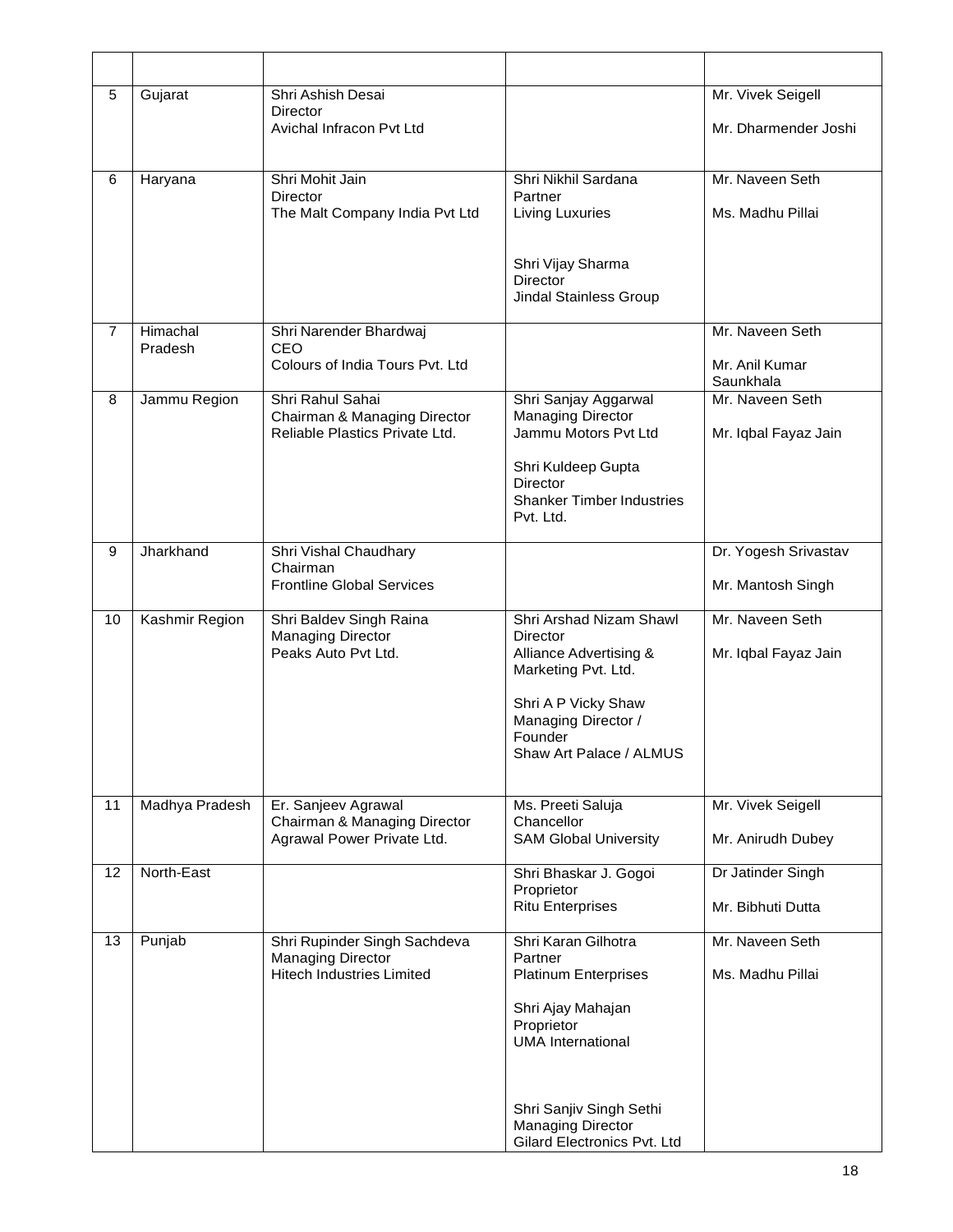| 14 | Rajasthan                                                           | Shri Digvijay Dhabriya<br>Chairman & Managing Director<br>Dhabriya Polywood Limited | Shri Amit Kumar Choudhary<br><b>Director</b><br>DD Pharmaceuticals Pvt.<br>Ltd.               | Mr. Vivek Seigell<br>Mr. Rakesh K Gupta         |  |  |  |
|----|---------------------------------------------------------------------|-------------------------------------------------------------------------------------|-----------------------------------------------------------------------------------------------|-------------------------------------------------|--|--|--|
|    |                                                                     |                                                                                     | Shri Sumer Singh<br>Shekhawat<br>CEO<br><b>Bhagwati Plastic and Pipe</b><br><b>Industries</b> |                                                 |  |  |  |
| 15 | <b>Uttar Pradesh</b>                                                | Dr. Lalit Khaitan<br>Chairman & Managing Director<br>Radico Khaitan Limited         | Shri Pradeep Agrawal<br>Chairman<br>Superior Drinks Pvt. Ltd.                                 | Dr. Yogesh Srivastav<br>Mr. Atul Srivastava     |  |  |  |
|    |                                                                     |                                                                                     | Shri Mukund Halwasiya<br><b>Managing Director</b><br>Halwasiya & Sons Pvt. Ltd.               |                                                 |  |  |  |
| 16 | Uttarakhand                                                         | Shri Hemant Kochar<br>Joint Managing Director<br>Hotel Madhuban                     |                                                                                               | Dr. Yogesh Srivastav                            |  |  |  |
|    | <b>FORUM. CELLS &amp; CENTRES</b>                                   |                                                                                     |                                                                                               |                                                 |  |  |  |
| 1  | <b>PHDCCI Centre</b>                                                | Shri Kuber Dewan                                                                    | Shri Bhuvanesh Sehgal                                                                         | Dr. Jatinder Singh                              |  |  |  |
|    | for International<br>Arbitration and<br><b>Mediation</b><br>(PCIAM) | Partner<br><b>DMD Advocates</b>                                                     | Advocate<br>AB & Co. Law Offices -<br>Partner                                                 | Mr. Saket K Sagar                               |  |  |  |
|    |                                                                     |                                                                                     | Shri Rashi Dhir<br>Advocate<br>Rashi Dhir, Advocate                                           |                                                 |  |  |  |
| 2  | Ambassadors'                                                        | Amb. Anil Wadhwa                                                                    | Amb. Rahul Chhabra                                                                            | Mr. Naveen Seth                                 |  |  |  |
|    | Economic Forum                                                      | Former Ambassador & Secretary<br>(East)<br>Vivekananda International<br>Foundation  | Former Secretary (ER)<br>Ministry of External Affairs<br>(Govt. of India)                     | Mr. Niraj                                       |  |  |  |
| 3  | Architecture &                                                      | Shri Anand Sharma                                                                   | Shri Goonmeet Singh                                                                           | Mr. Vivek Seigell                               |  |  |  |
|    | <b>Interiors Forum</b>                                              | Principal Architect / Partner<br>Design Forum International                         | Chauhan<br>Principal Architect / Partner<br>Design Forum International                        | Ms. Vineeta Mehra                               |  |  |  |
| 4  | Expeditious                                                         | Shri Amir Z Singh Pasrich                                                           |                                                                                               | Dr. Jatinder Singh                              |  |  |  |
|    | Access to Justice<br>and Contract<br>Enforcement<br>Forum           | <b>Managing Partner</b><br><b>International Law Affiliates</b>                      |                                                                                               | Mr. Saket K Sagar                               |  |  |  |
| 5  | Parliamentary<br>Forum                                              | Shri Rakesh Gupta<br>Chairman<br>Sadhna Media Private Limited                       | Shri Pradeep Agrawal<br>Chairman<br>Superior Drinks Pvt. Ltd.                                 | Dr. Yogesh Srivastav<br>Ms. Pankhuri Srivastava |  |  |  |
| 6  | <b>Young Business</b>                                               | Ms. Surbhi Gupta                                                                    | Shri Harsh Kataruka                                                                           | Mr. Vivek Seigell                               |  |  |  |
|    | Leaders Forum                                                       | <b>Director</b><br>Imarti Media Pvt. Ltd.                                           | <b>Director</b><br><b>Rafbrix Private Limited</b>                                             | Ms. Vineeta Mehra                               |  |  |  |
|    |                                                                     |                                                                                     | Shri Tushar Aggarwal<br>Director                                                              |                                                 |  |  |  |